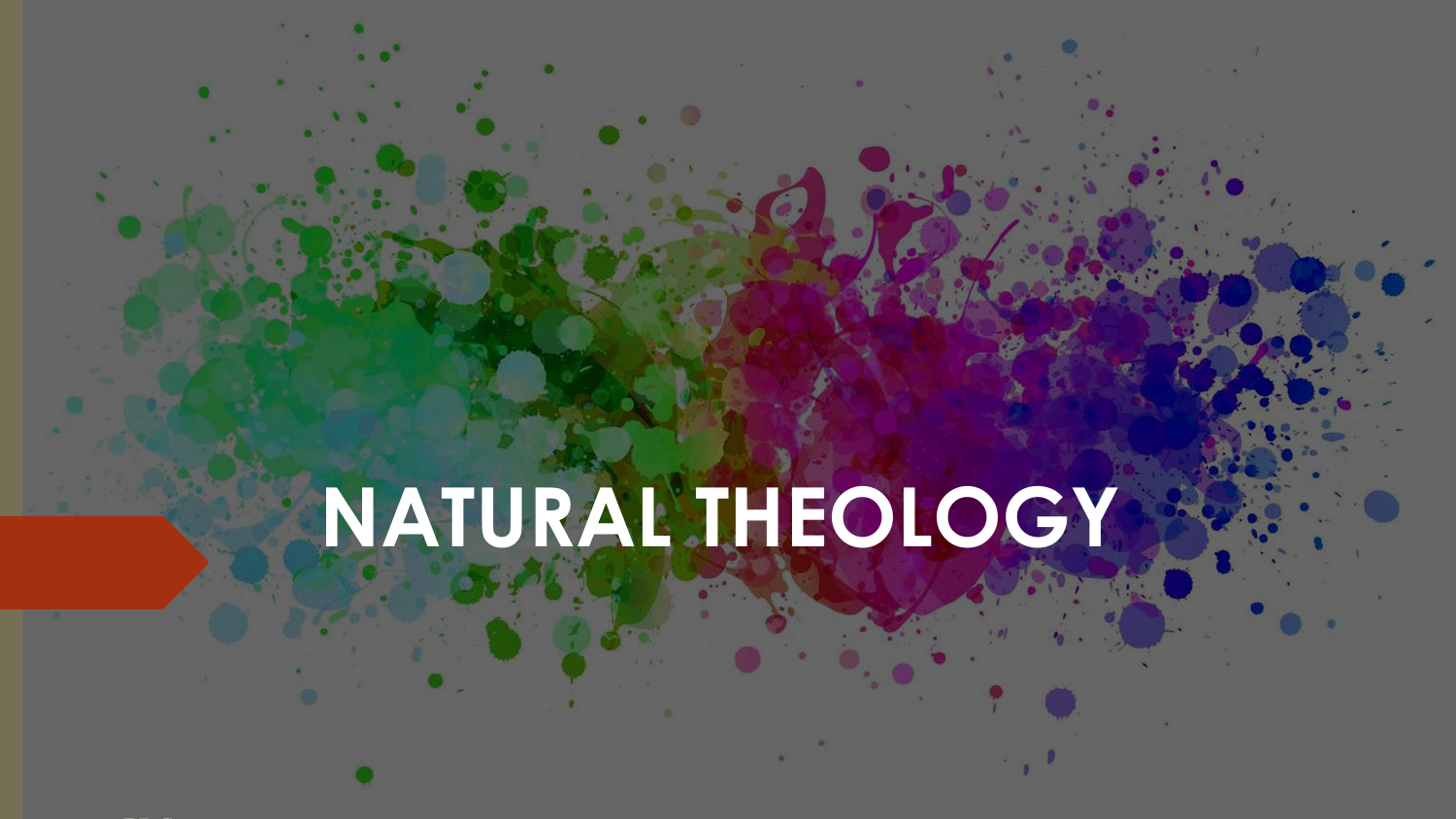## The Knowledge of the Existence of God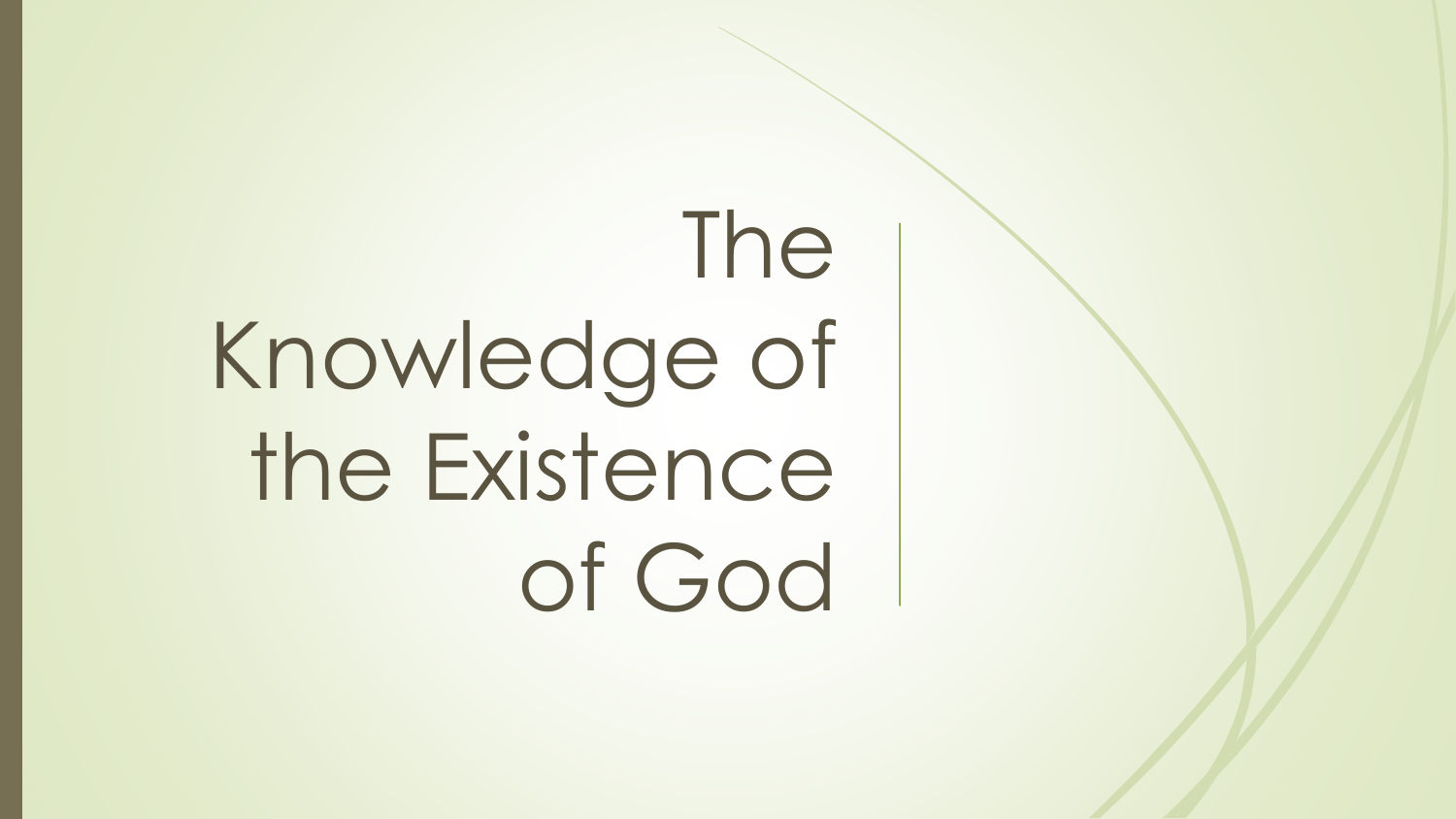#### **The Intelligence and access to God**

■ What is the intelligence? Our way of knowing. With it we can capture the truth, because we can know *esse*. Because of openness to *esse,* we can arrive to the knowledge of the existence of God.

**Metaphysics studies beings in so.** far as they are beings: their properties and structure. It therefore includes study of God as the universal cause of being.

**Metaphysical knowledge of** God is the highest knowledge that man can reach through reason.

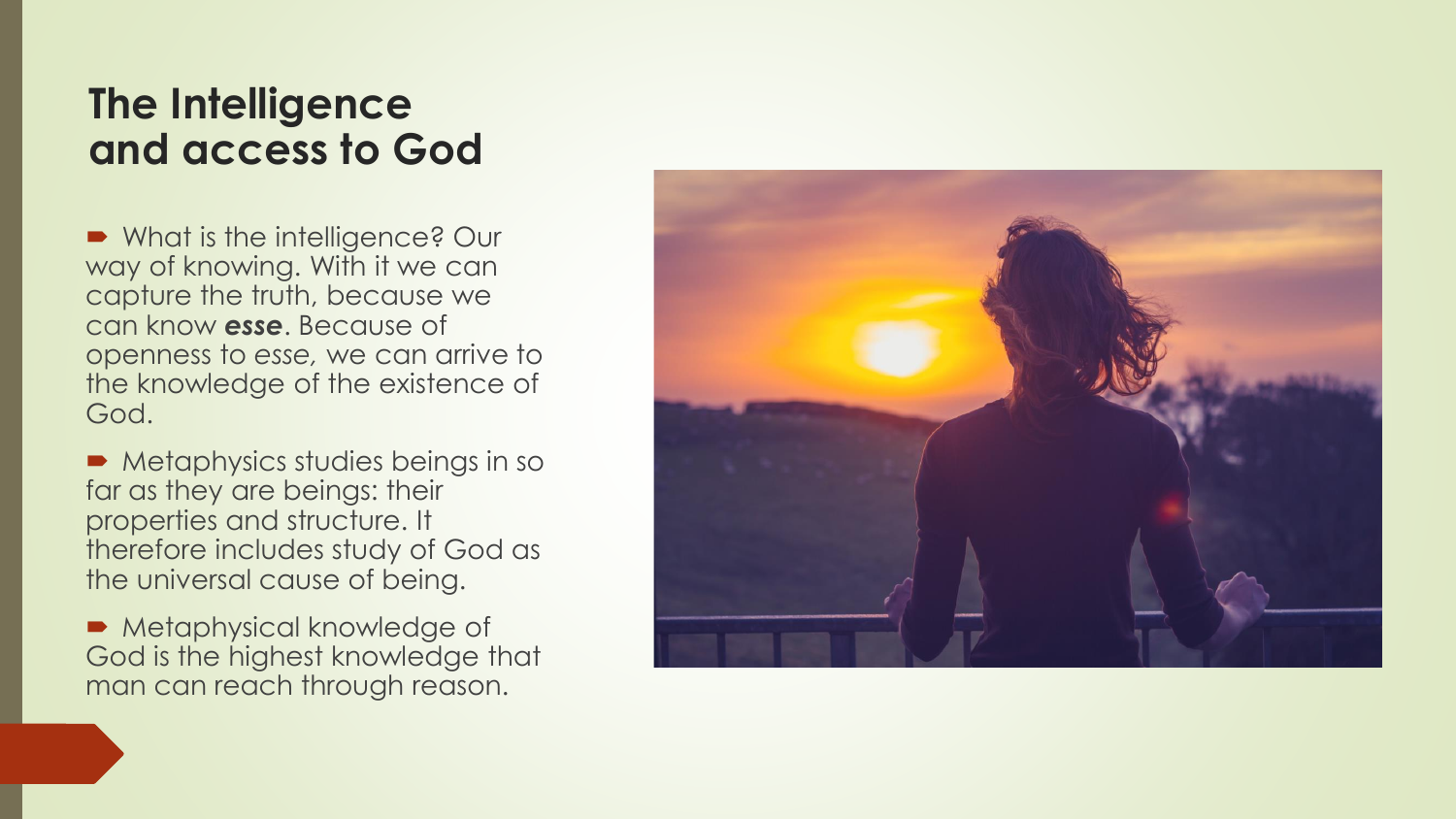### **Ways of knowing God**

#### **A) Spontaneous Knowledge and natural religion:**

- This type of knowledge arises out of experience without needing any particularly elaborated demonstration.
- **Through knowledge of the world, man is inclined to think that there** exists a superior being. Natural spontaneous knowledge of God has its foundation in the passage from knowledge of the world as effect to the knowledge of God as Cause.
- $\blacksquare$  The notion of cause is not in any way an elaboration of our reason. It comes from experience, and it is evident that science does not stop using it.
- It is a fact that man throughout the ages and within different cultures believes in a supreme being. This spontaneous knowledge of God ought to be reflected when considering the demonstrations or proofs of the existence of God.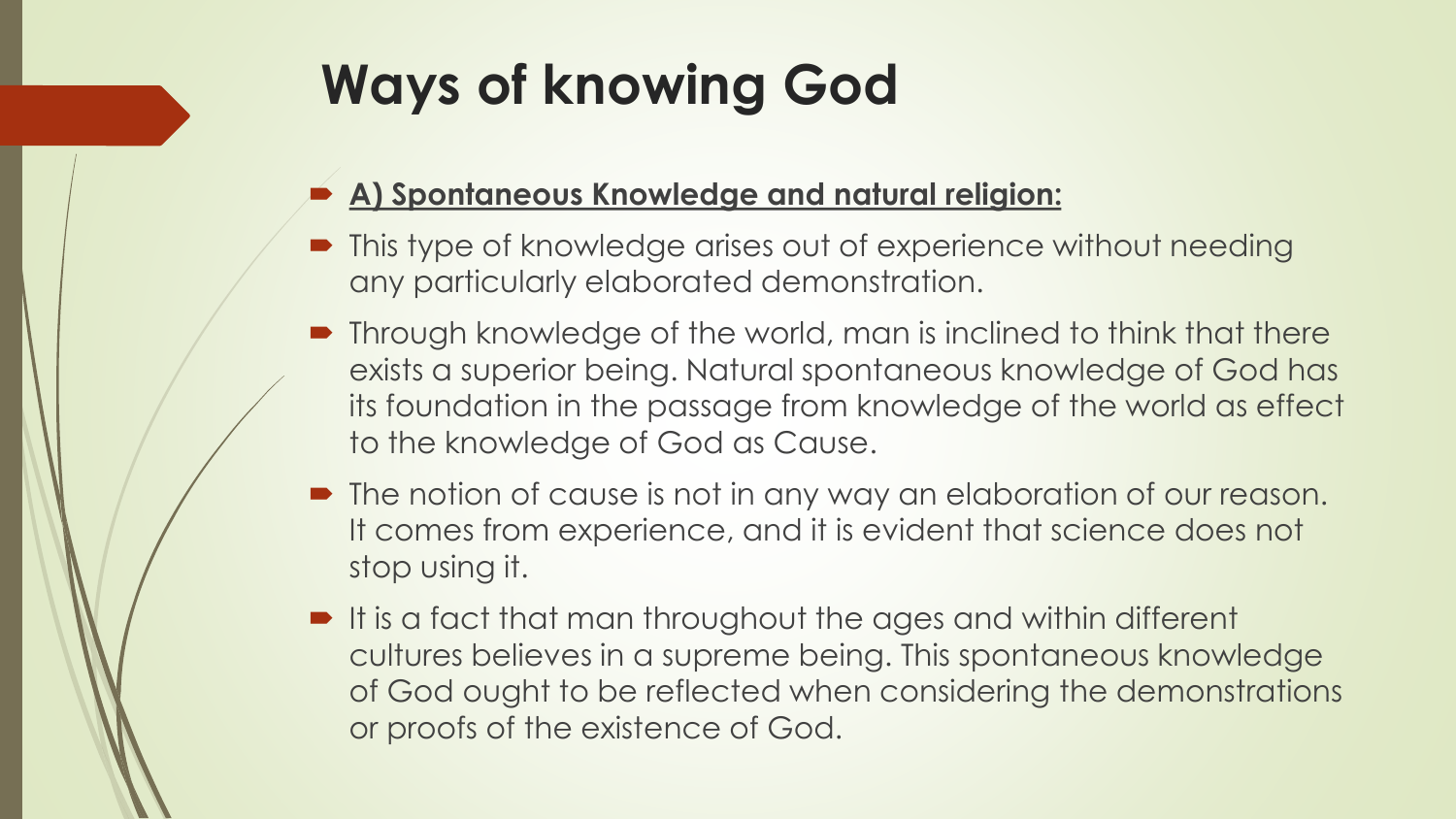### **Ways of knowing God**

- **B) Philosophical Knowledge of God:**
- Philosophy perfects, makes precise, distinguishes, systematises spontaneous knowledge.
- If "being" is what is *most known* about things, then philosophy should ask about the being of beings. If "being" is not addressed, then we will not see the "need" for a First Cause. i.e., the question won't arise if one only counts on natural science, anthropology, mathematics.
- **•** Spontaneous knowledge has a metaphysical scope and can reach knowledge of God. Not the same as saying that it is immediate (purely intuitive), rather, it is mediate and discursive (reasoned).

#### **C) Christian Faith and Natural Knowledge of God:**

- 3rd way of knowing God: supernaturally which means a way that exceeds efforts of human reason. There are two ways of obtaining supernatural knowledge:
- (i) through faith **(***lumen fidei*): faith is higher than natural reason, because we come to know not through effects, but through Revelation (selfmanifestation, self-communication of God through grace).
- (ii) through beatific vision (*lumen gloriae*): knowing God face to face (directly) — higher still.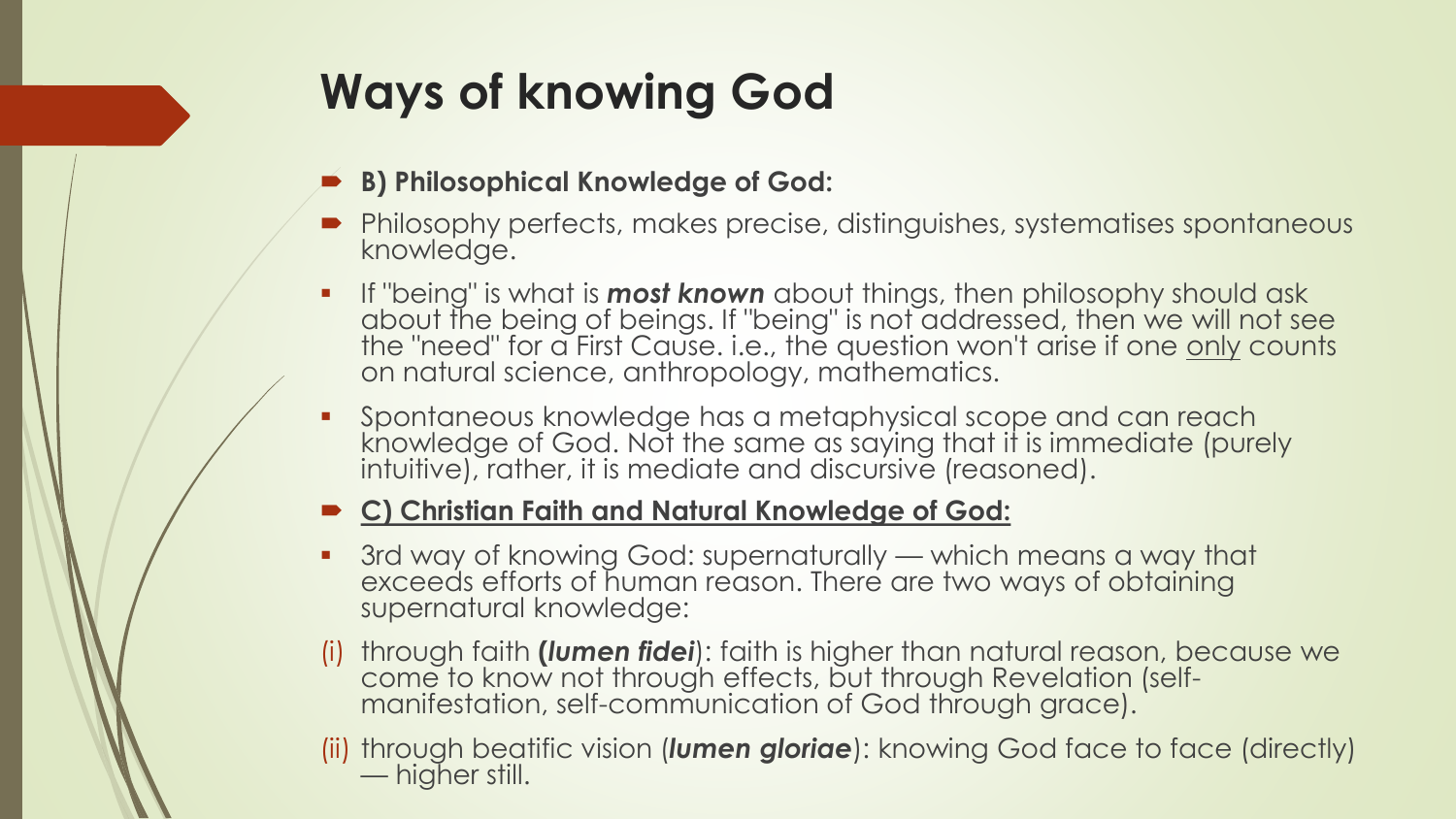### **The Problem of evidence and the existence of God**

- **Proportionality between the knower and the known : know through sensible** knowledge. All our knowledge passes through the senses.
- Our mind understands *esse* as it is found in sensible realities. It is connatural for man to apprehend material things. We can distinguish matter and form (can remove form from its specific individual).
- Simple substances aren't proportional to our way of being and knowing, therefore we can't grasp them as such, but only understand them according to the way of composite beings (subject and form).
- We do not know being as subsistent being but being in material realities. In other words, we cannot understand God in his essence because that would imply a proportionality between our faculties and God.
- Since the essence of God is not known to man, "God is" is not a self-evident proposition with respect to us.
- Only in the beatific vision will man be able to know with evidence who God is in himself.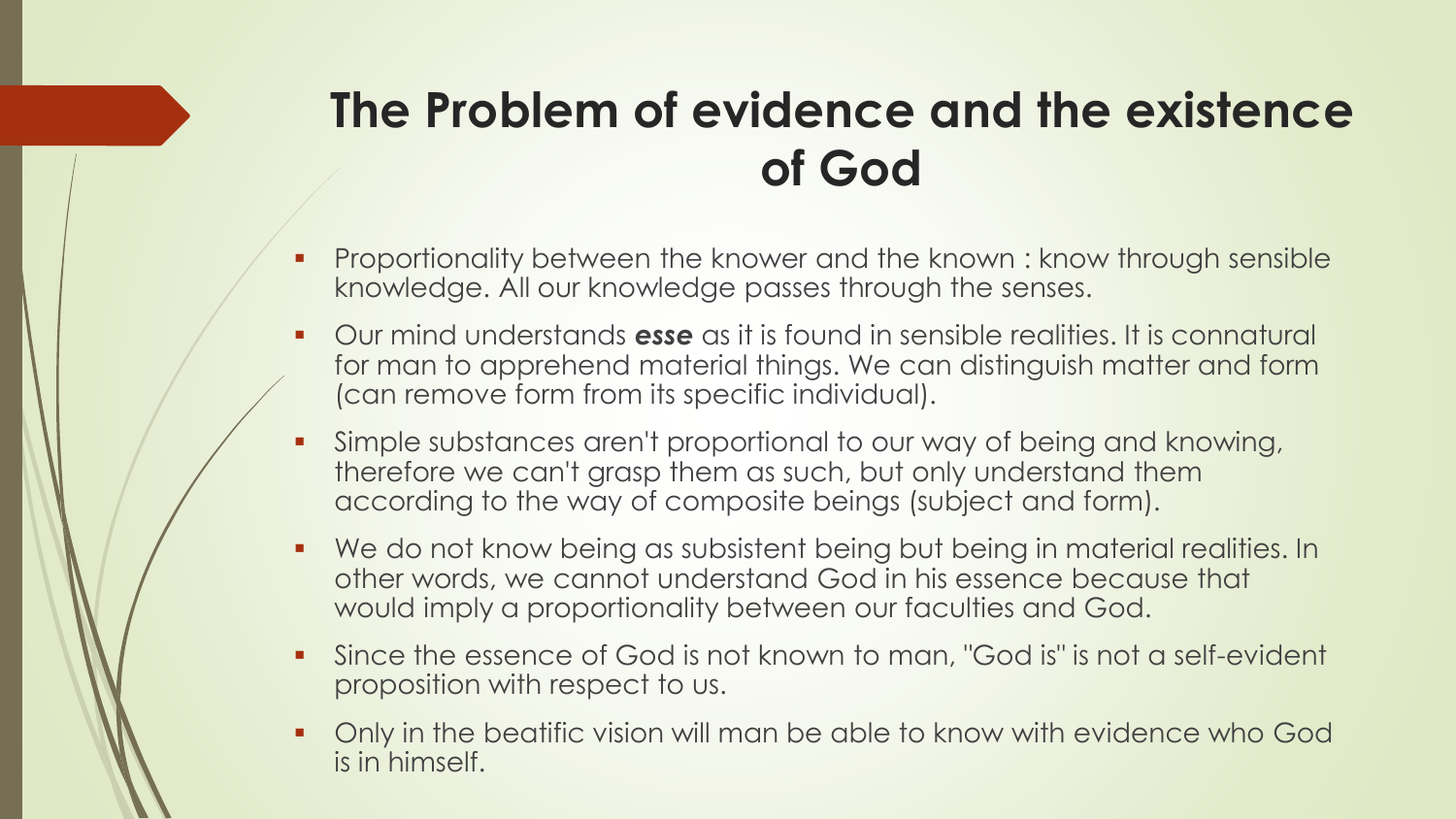### **"Proofs" of the existence of God**

- Access to God through His works: if the existence of God is not self-evident, then the way to solve this problem is through *demonstration* — "God is" is the *result* of a *discursive/reasoning process*.
- **2 types of demonstration**: (Gilson)
- *(i) Propter quid*: through the cause. Argue from what is absolutely prior.
- *(ii) Quia*: argue from what is prior relative to us only. All our demonstrations of God are this type because first given sense experience.
- Particular meaning of proof: what our arguments render evident for us is not God Himself, but the testimony of Him.
- **•** Difference between:
- **(i) mathematical, logical**: deductive, from cause to effects
- **(ii) scientific** (hypothetical-deductive): verification through experimentation; and
- **(iii)metaphysical** demonstration: induction, from single facts to their generalisation or universalisation (foundation being their nature)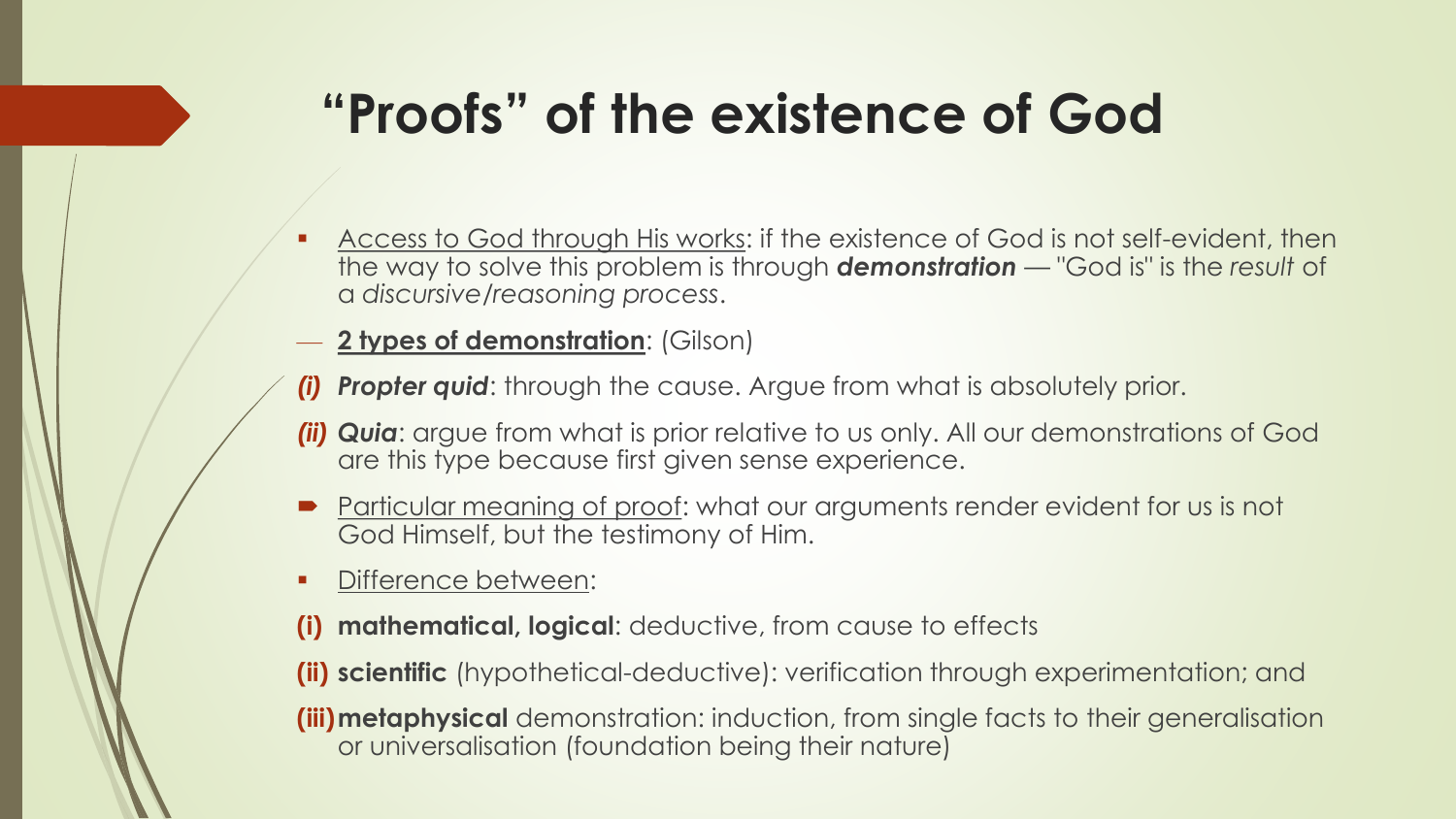### **Personal dispositions and the knowledge of God**

- The fact that the existence of God isn't evident means that one can deny his existence, and personal dispositions play an important part in whether a person reaches knowledge of God or not. (St Thomas)
- *JPII quotes Gaudium et Spes: "In truth, the imbalances"* existing in the modern world are linked to a more profound imbalance in the heart of man. Many elements conflict with each other in man's inner struggle. As a created being, he experiences his limitations in thousands of ways, yet he also perceives himself to be boundless in his aspirations and destined to a higher life. Enticed by many options, he is continuously forced to choose some and to renounce others. Furthermore, since he is weak and sinful, he often does what he detests and not what he desires."
- The Pope comments: "Questioning God's existence is intimately united with the purpose of human existence. Not only is it a question of the intellect; it is also a question of the will, even a question of the human heart".

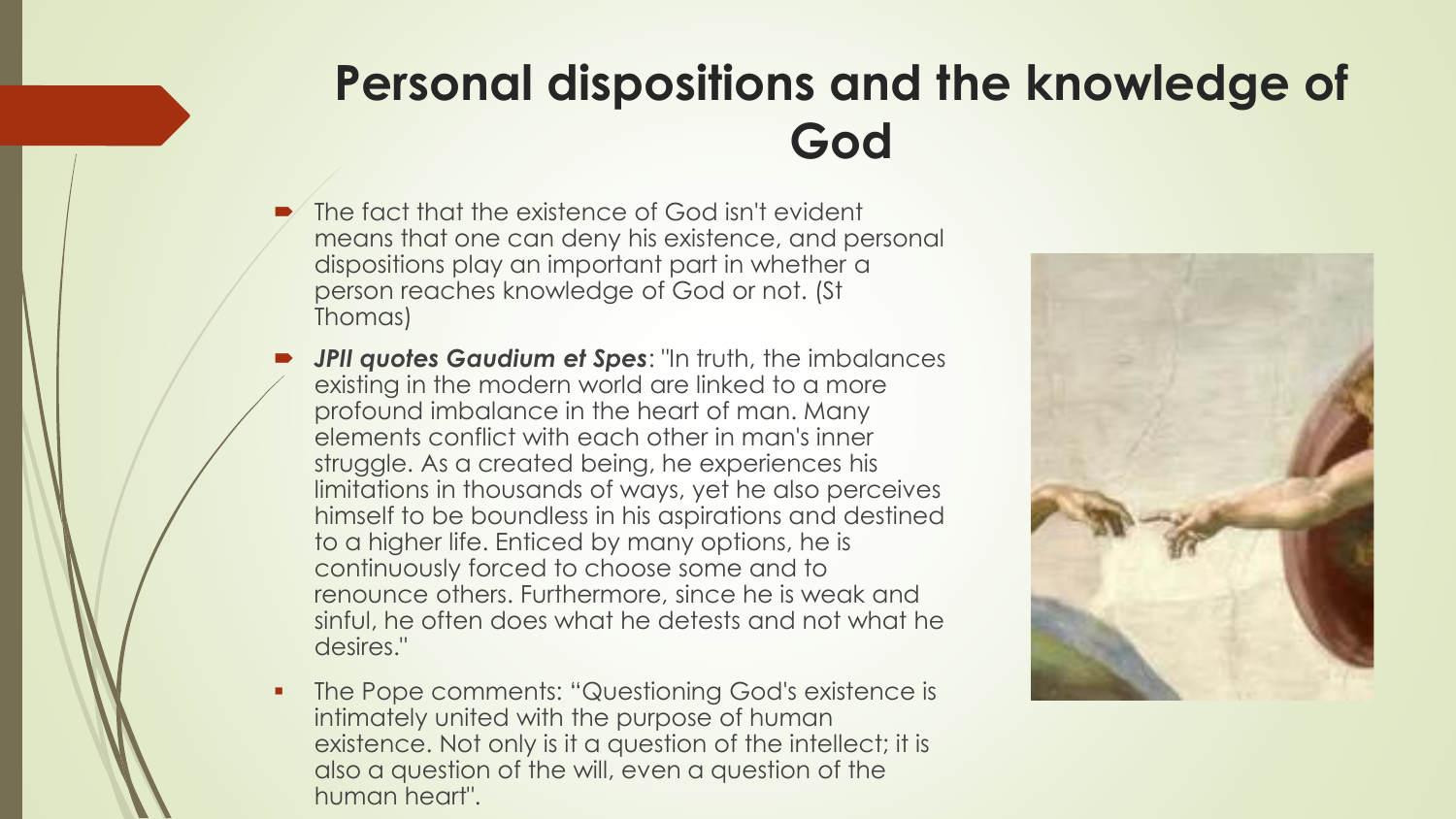### **Personal dispositions and the knowledge of God**

- **•** At the same time there is a certain connaturality to want to know the answers to these questions that often seem out of our reach.
- "To say that our intellect naturally desires to see God is to say that it naturally desires a knowledge of which nature itself is incapable.... Yet, according as it emanates from nature, it is a natural and necessary desire. It is born in the very depths of the thirst of our intellect for being; it is a nostalgia so profoundly human that all the wisdom and all the folly of man's behaviour has in it its most secret reason. It is necessary that by some means (which is not nature) it be able to be satisfied, since it necessarily emanates from nature. It is necessary that there be in man an "obediential potency" which, answering to the divine omnipotence, renders him apt to receive a life which surpasses infinitely the capacities of his nature."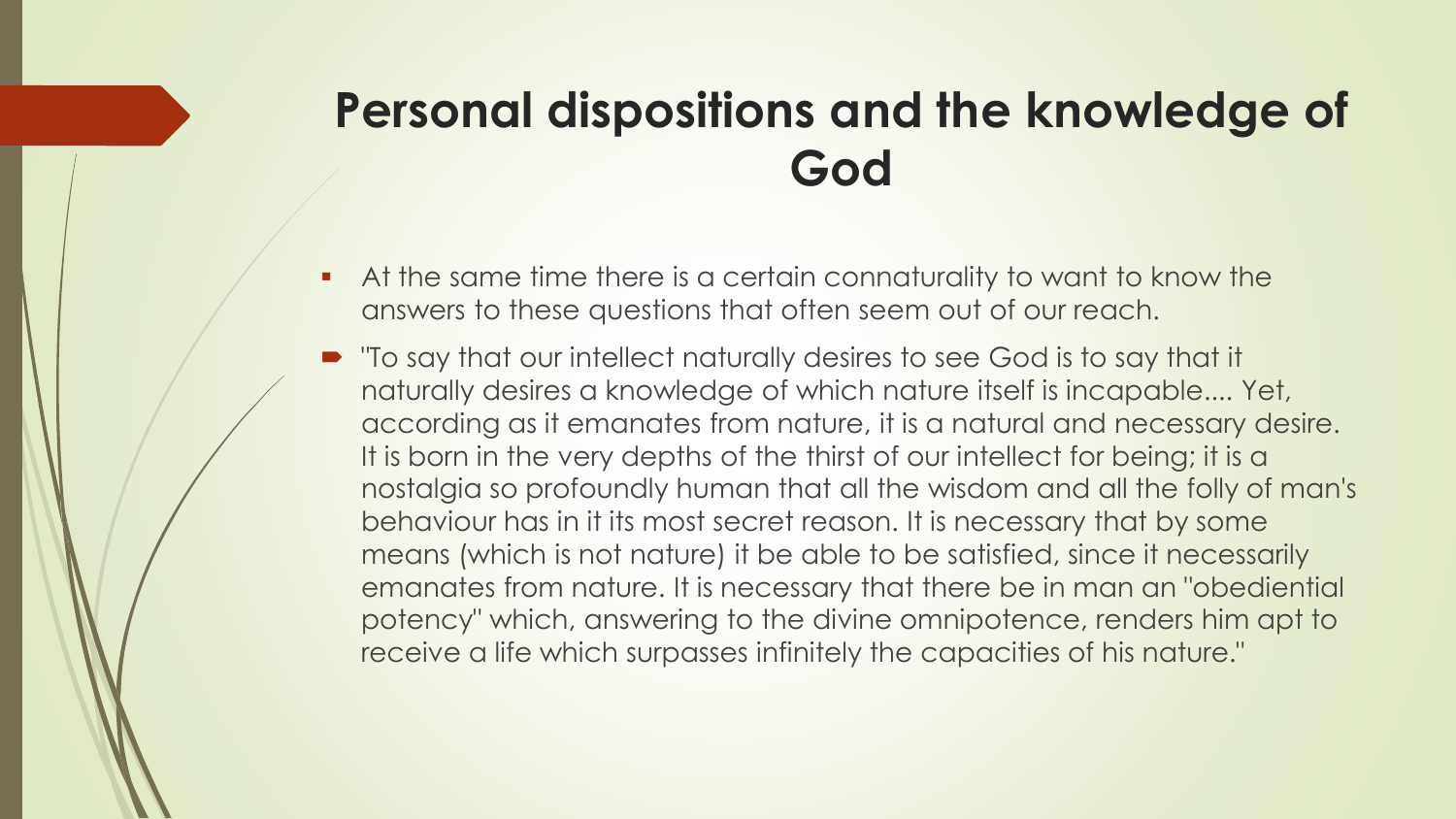### **Atheism**



#### *(a) Nature and origin of Atheism*

▪ The common root of modern atheism is the philosophical principle of *immanence*: when consciousness gains primacy over being, then God becomes a product of man. Abandoning the principles of the metaphysics of being makes it impossible to reach God.

#### **PRINCIPLE TYPES**:

- **PRACTICAL:**Very related to practical agnosticism. One chooses to live as if God didn't exist. The agnostic ignores the question or denies that it is possible to speak about it. In terms of lifestyle, basically the same.
- **Atheism today is more of this type: more than anything God is replaced by the human** person — and denying God's existence is a step towards the fulness of the "regnum hominis".
- **THEORETICAL:** Contemporary atheism is largely theoretical-practical: the negation of God as the starting point for the affirmation of man in the world. Tries to reduce all reality to the interior of man.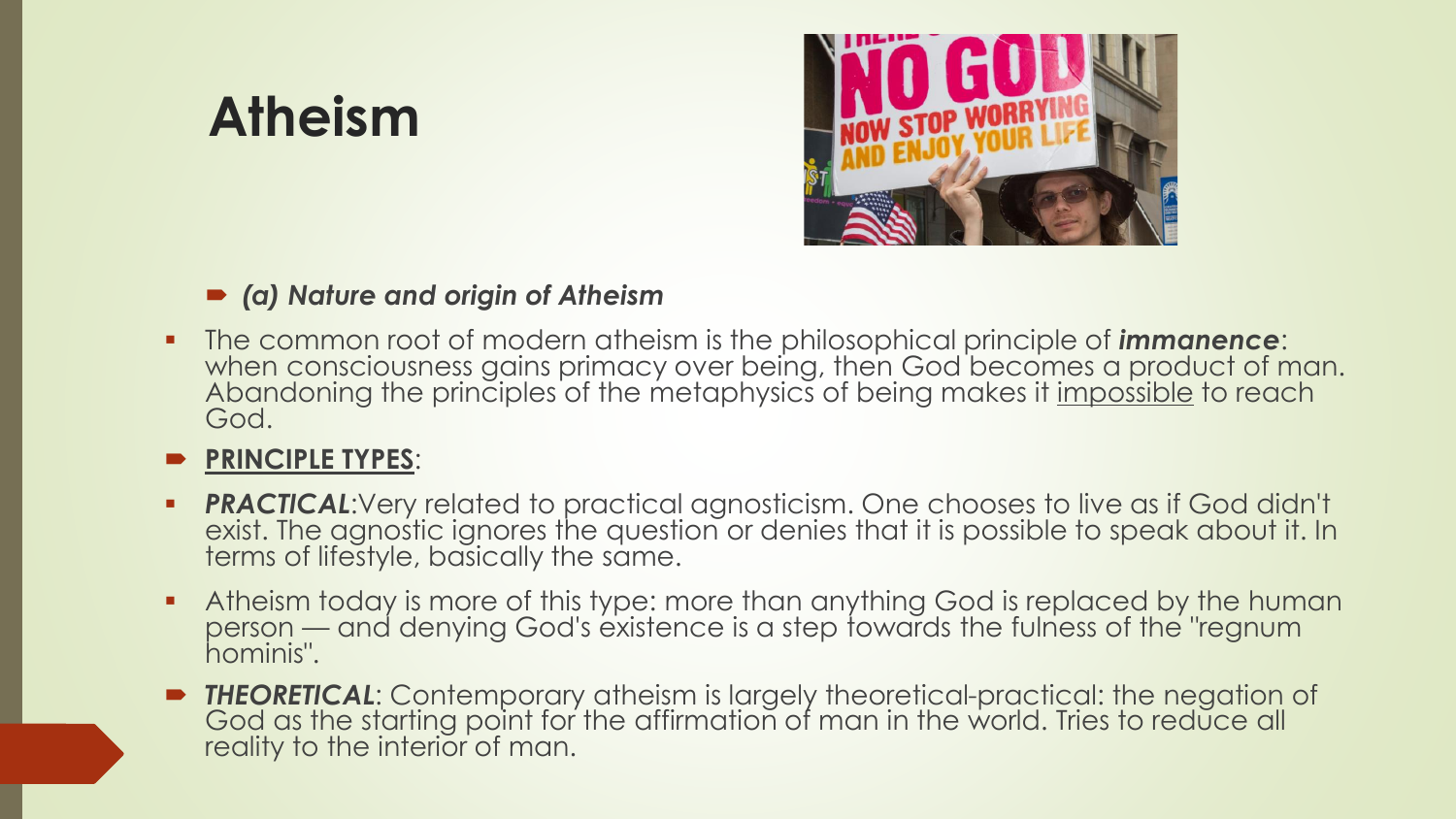### **AGNOSTICISM**

- (Theoretically) Agnosticism is the denial of the possibility of metaphysically demonstrating the existence of God.
- In theory different from sceptics who deny any knowledge of transcendent realities, an agnostic simply refrains or gives up.
- **•** Many agnostics will defend that they are not atheists:
	- some claim that, even though it is not possible to reach the existence of God through human reason, it is possible through other means (e.g., religious sentiment, practical reason etc.)
	- **•** others simply opt for a "prudent neutralism" between affirmation and negation with respect to all the issues that have to do with God science neither demonstrates the inexistence nor the existence of God.
	- The principal characteristic of modern agnosticism is that it is more practical than theoretical, because it deals with an attitude to life.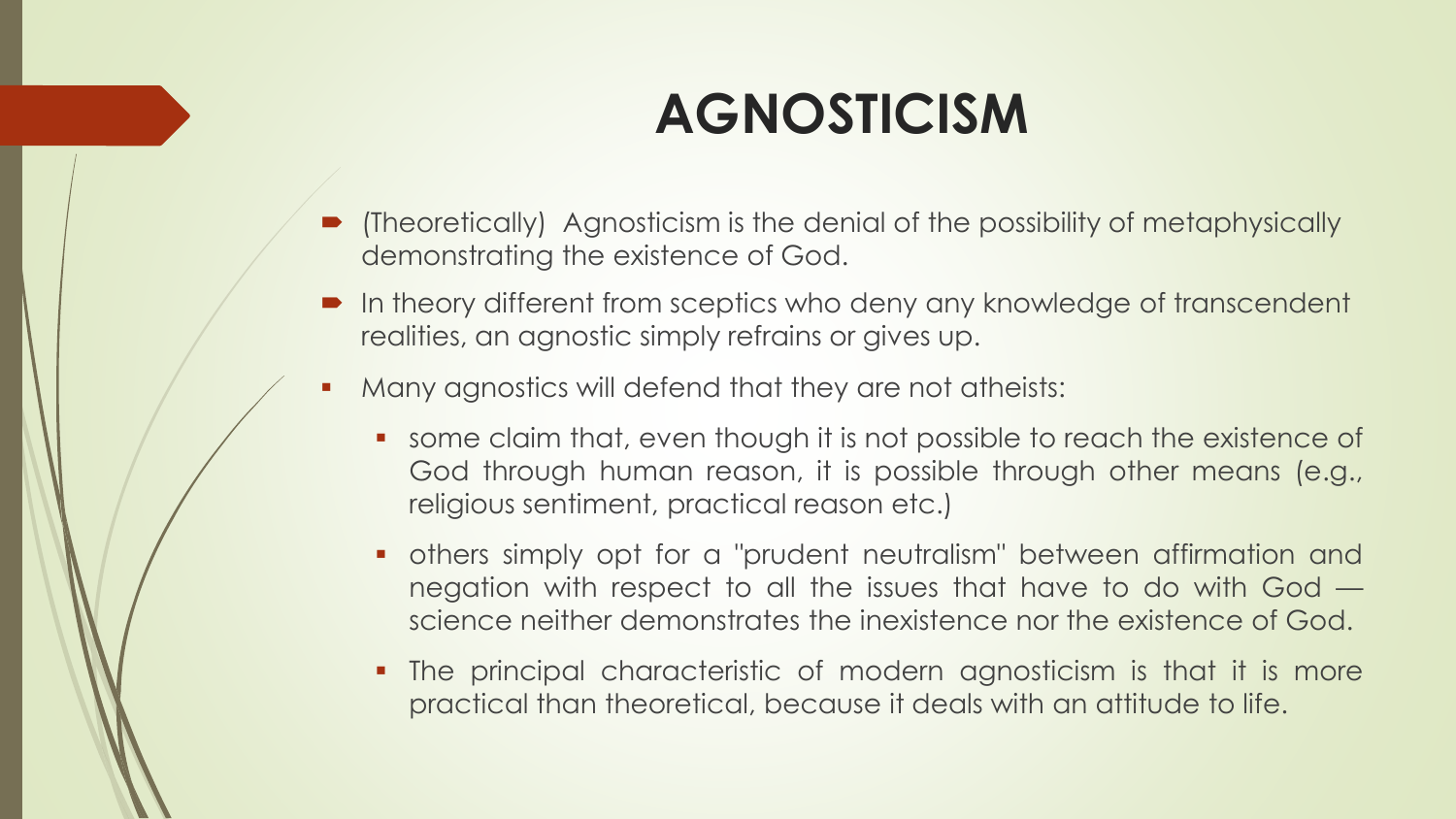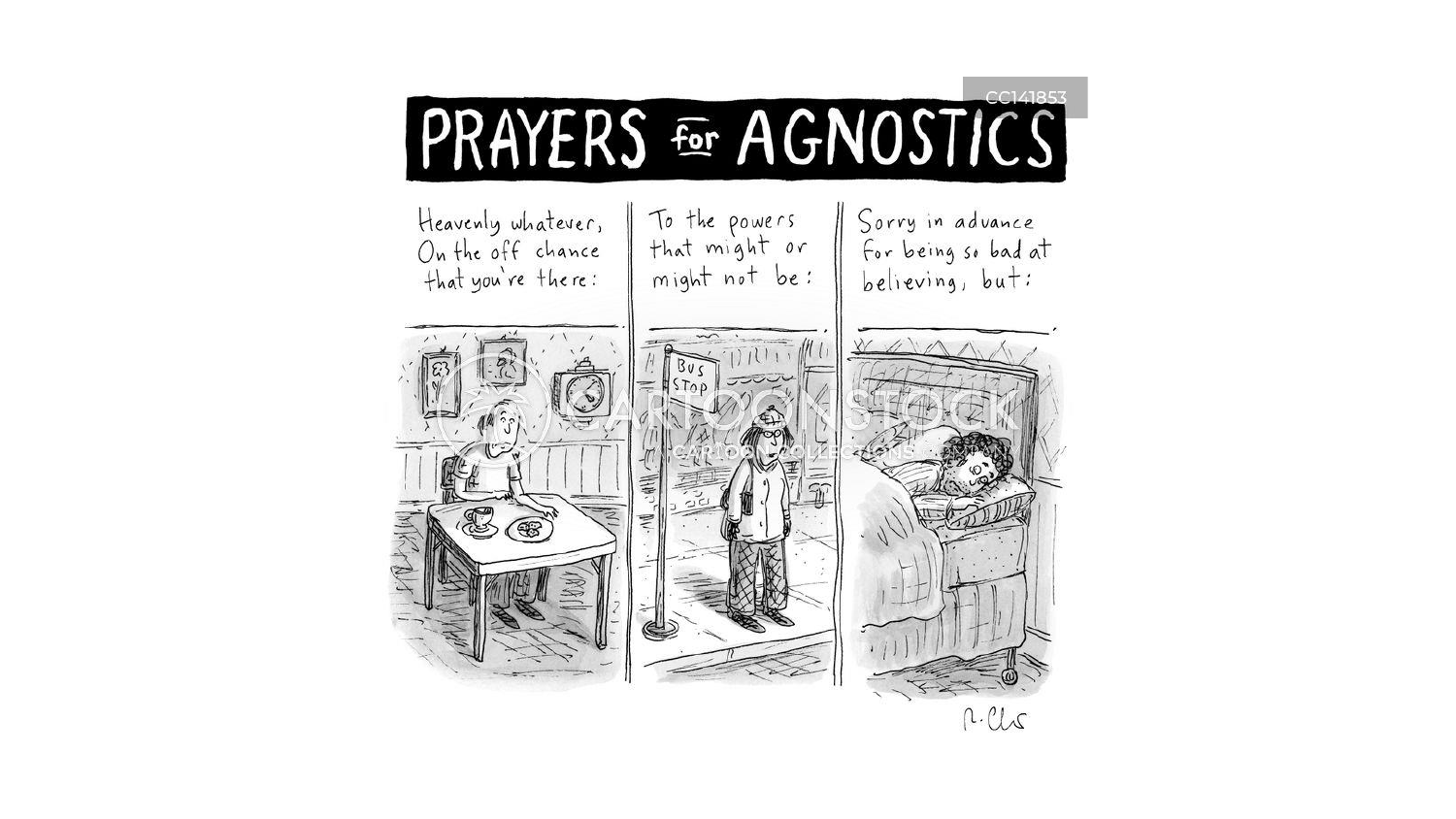### **AGNOSTICISM**

- The agnostic man is antidogmatic and, therefore, *relativistic*. Affirming the truth means putting limits on freedom, imposing criteria and norms, establishing laws, finishing off contingency and falling into necessity.
- **Proferance** is no longer choosing the lesser evil, but an authentic virtue, that which permits peaceful coexistence among men, no matter what their ideas. Since there is no criterion for knowing who has the truth and who doesn't, or even, since there is no truth, there are only personal projects, all of which are valuable for being the projects of somebody, the fruit of freedom. Everything is valid except imposing your own criteria.
- The only valid criterion for reaching the "truth", with respect to common or objective proposals, would be through *dialogue*. Truth isn't the patrimony of anybody, but if people are ready to accept certain principles, they ought to be agreed on and not imposed.
- Agnosticism has dressed in the form of radical humanism because it has made man the master and possessor of nature, the protagonist of history, and an end in himself. Agnosticism has substituted atheism; it has debunked it and it has been raised as the trademark for the dignity of man.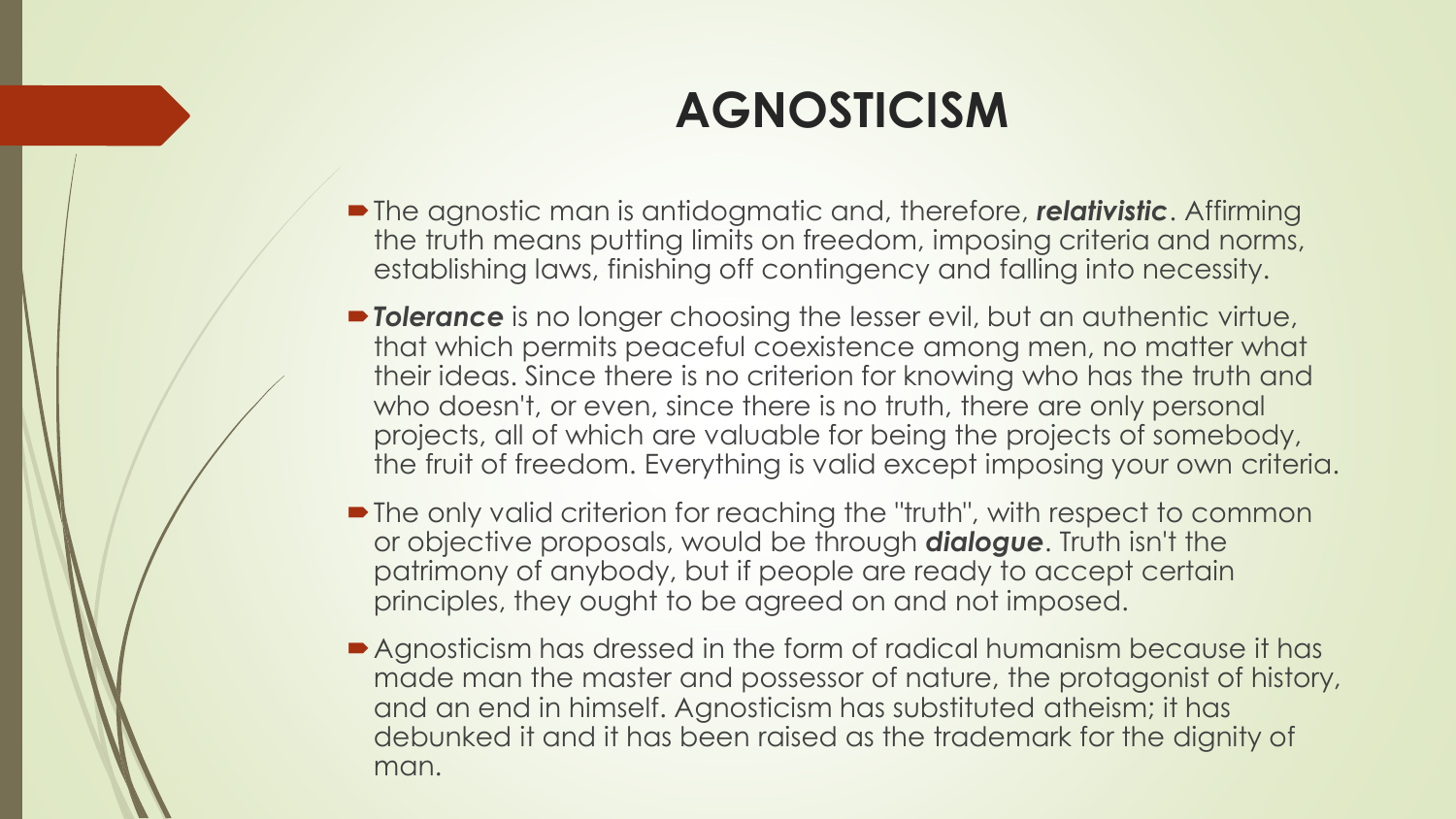**THE PRINCIPAL WAYS FOR KNOWING THE EXISTENCE OF GOD**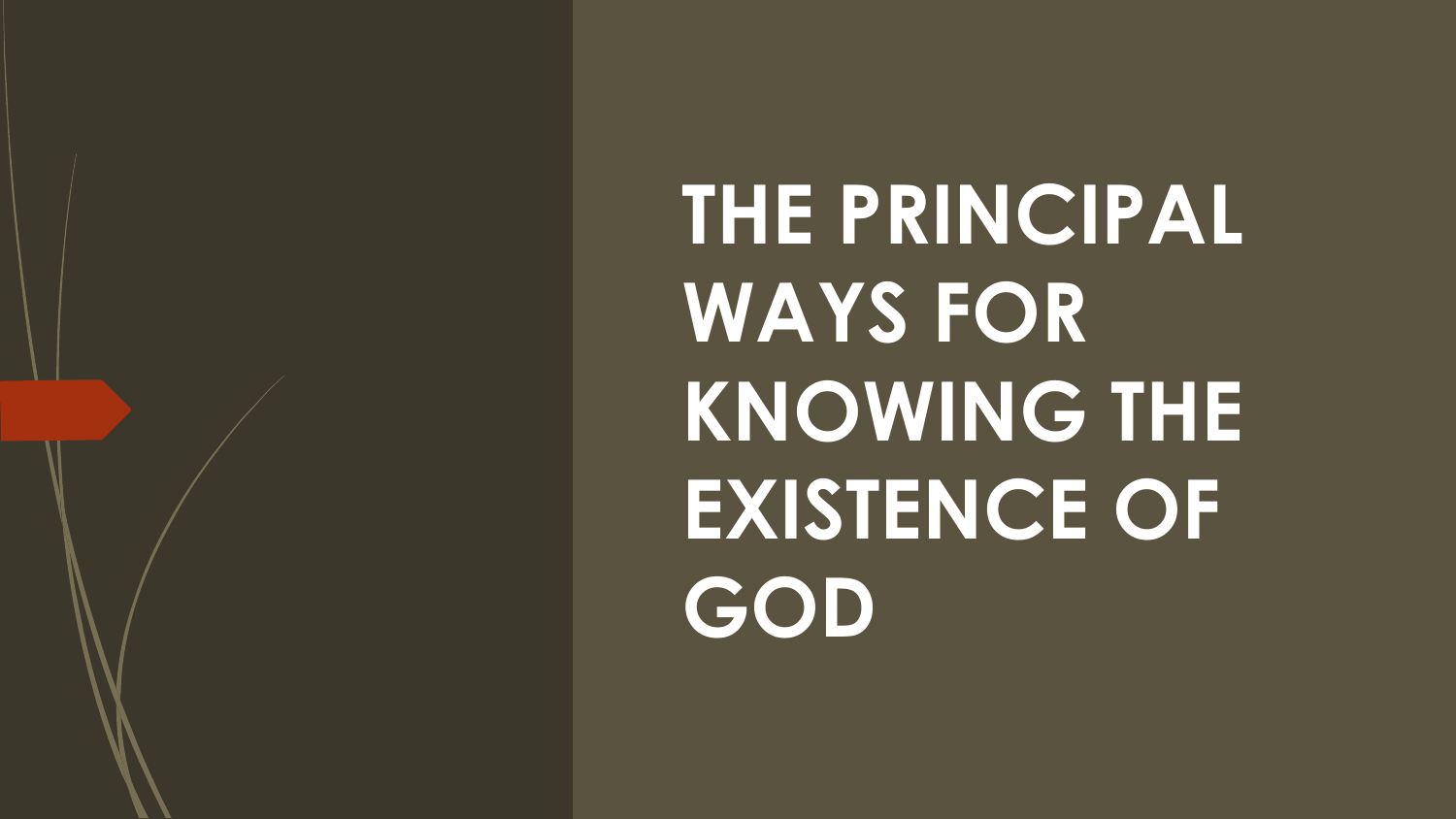### **TYPES OF ARGUMENTS FOR REACHING THE KNOWLEDGE OF GOD**

- 1. *A PRIORI ARGUMENTS*: arguments that prescind from all experience and infers the existence of a supreme cause from simple concepts completely "a priori". Refers to those proofs that show the existence of God starting from the essence of God, or better, the very concept of God brings us directly to his existence.
- 2. *A POSTERIORI ARGUMENTS*: Refers to arguments that start from effects (different aspects of the creature as such), known by experience and which lead to God as Cause. St Thomas' proofs are such.

#### **St Thomas criticises a priori arguments**:

- (i) not all those that pronounce the word God understand that He is that about which no greater can be thought. E.g., some thought God to be corporeal.
- (ii) even if one did think of God as that about which nothing greater can be thought, it doesn't mean that they understand that the name God exists in reality, but rather only in the concept of the mind.
- (iii) Can't argue that God exists in reality, unless one agrees that there does exist such a being.
- In short, St Thomas argues that there is an invalid jump from the ideal to the real.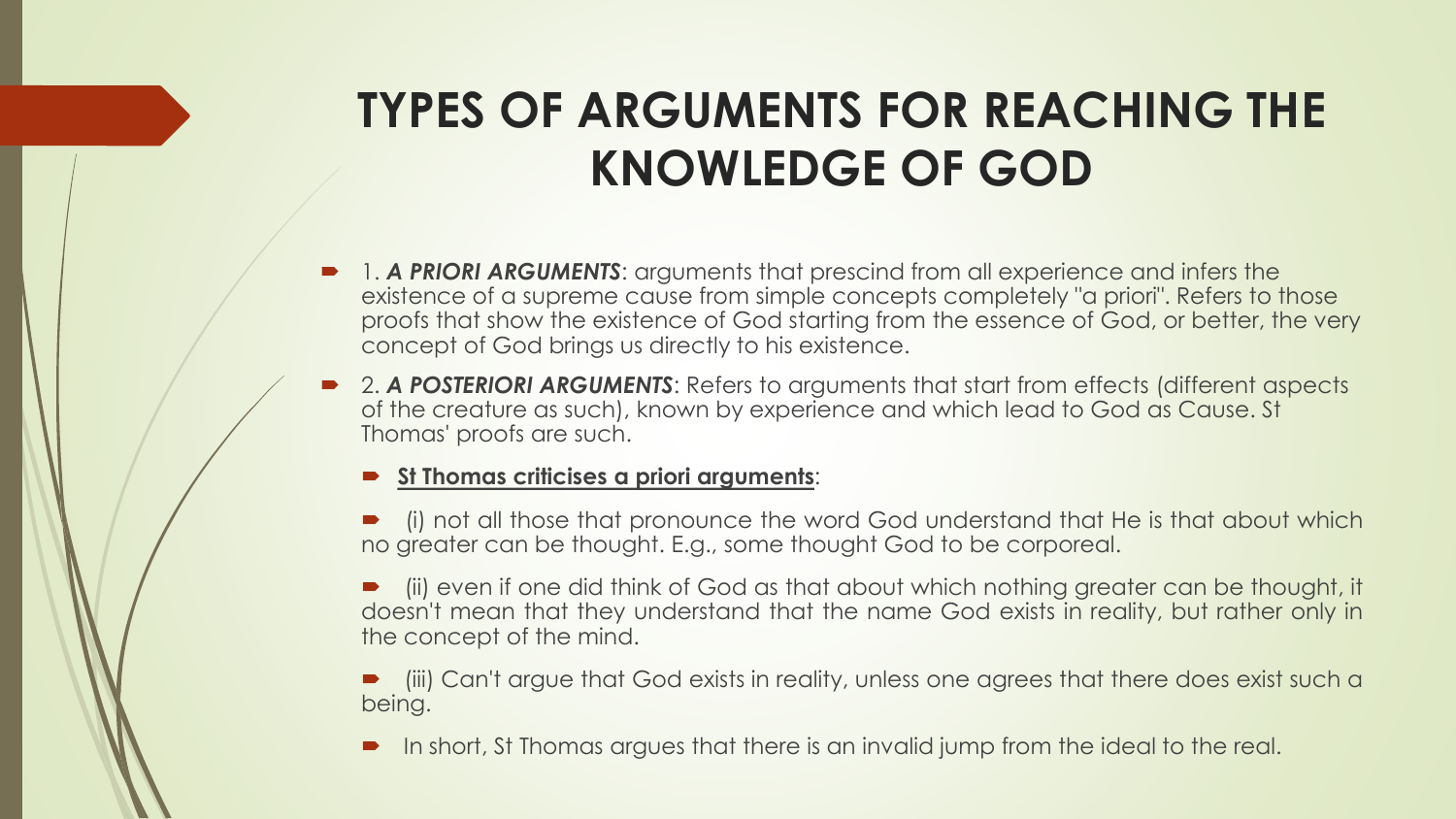### **THE WAYS OF ST. THOMAS AQUINAS**

- The arguments have a structure which has 4 elements:
- 1) **Point of departure:**
- $\triangleright$   $\triangleright$  a fact taken from experience, considered on the metaphysical level i.e., doesn't mean that it is an experimental proof.
- **•** > The point of departure must arise from experience since this is the only place where the existence of something is immediately given.
- **> Considered metaphysically means that sense experience is not considered** in so far as it is received in experience alone. Rather, in so far as it is a being and caused.

#### 2) **The application of causality to the point of departure**:

**• > The beings that we work from are seen to be effects. Every effect implies a** cause upon which its being depends. Causality has ontological value: it isn't perceived by the senses, but it is understood by the intelligence. As such, causality doesn't imply imperfection, and so it can be applied to God. There's not a mutual relation between cause and effect. Effect depends on cause, but the opposite can't be said. God isn't relative nor dependent on anything, but creatures, since they are effects, depend on God. There are no absolute effects, but there can be an absolute cause.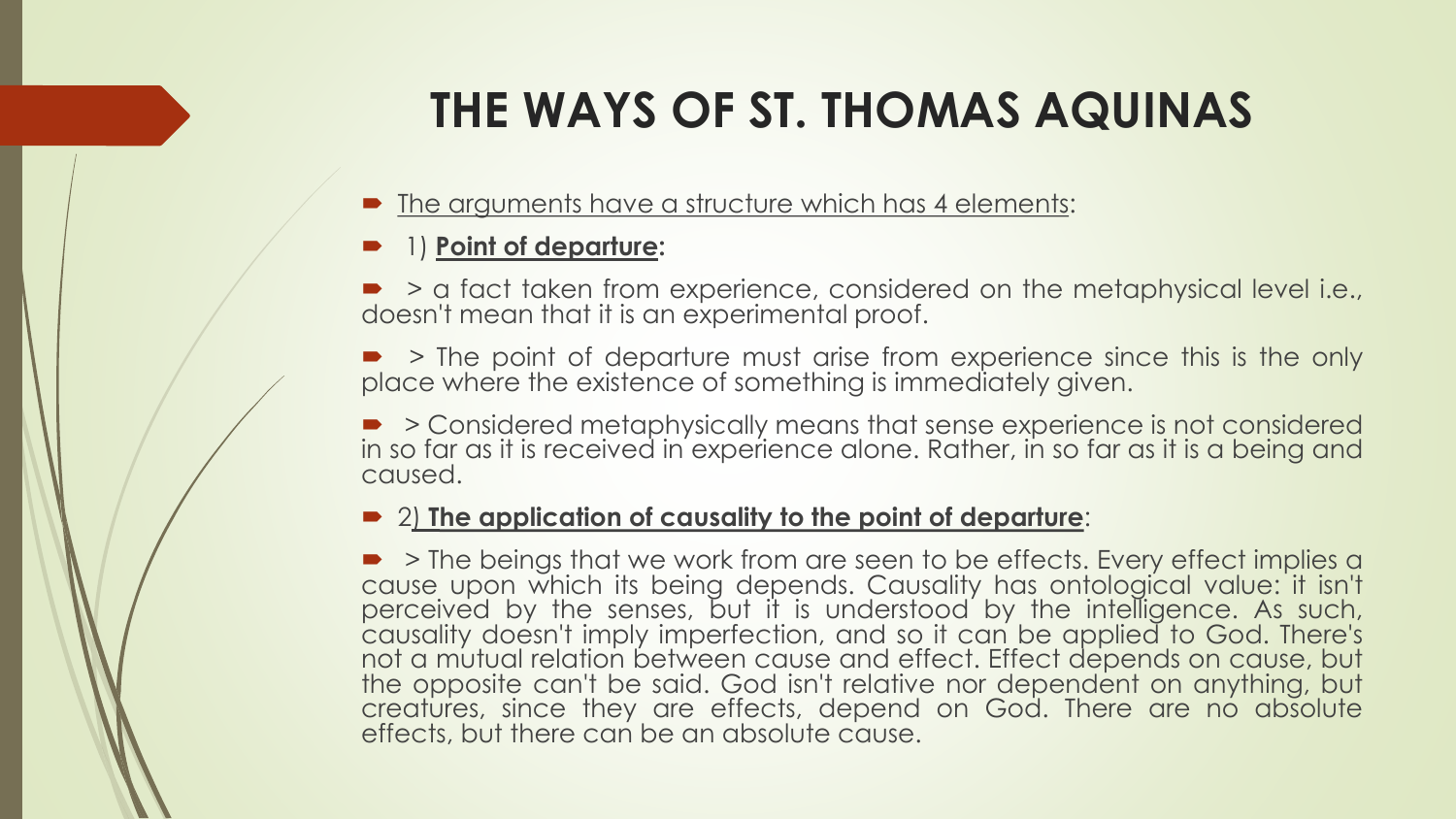### **THE WAYS OF ST. THOMAS**

- 3) The impossibility of continuing to infinity in the series of causes:
- The search for the proper cause is only valid if there is no room for an infinite series of causes: and there can't be an infinite series of causes because it would be the same as saying that it is possible to have an effect without a cause.
- 4) The final term: the necessity of God's existence

■ <https://www.youtube.com/watch?v=42Eg6UUBqqo>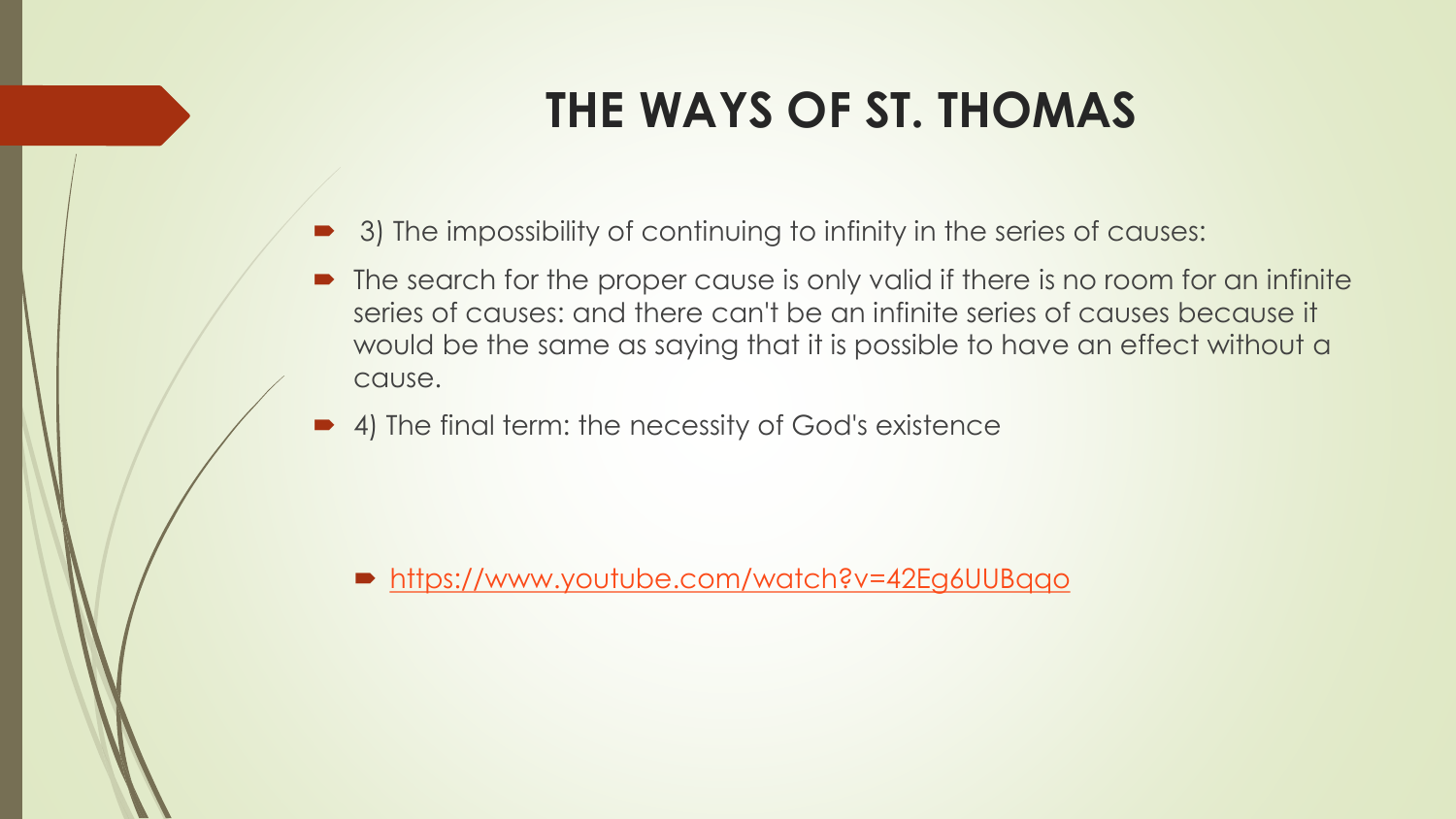### **THE KNOWLEDGE OF THE ESSENCE OF GOD**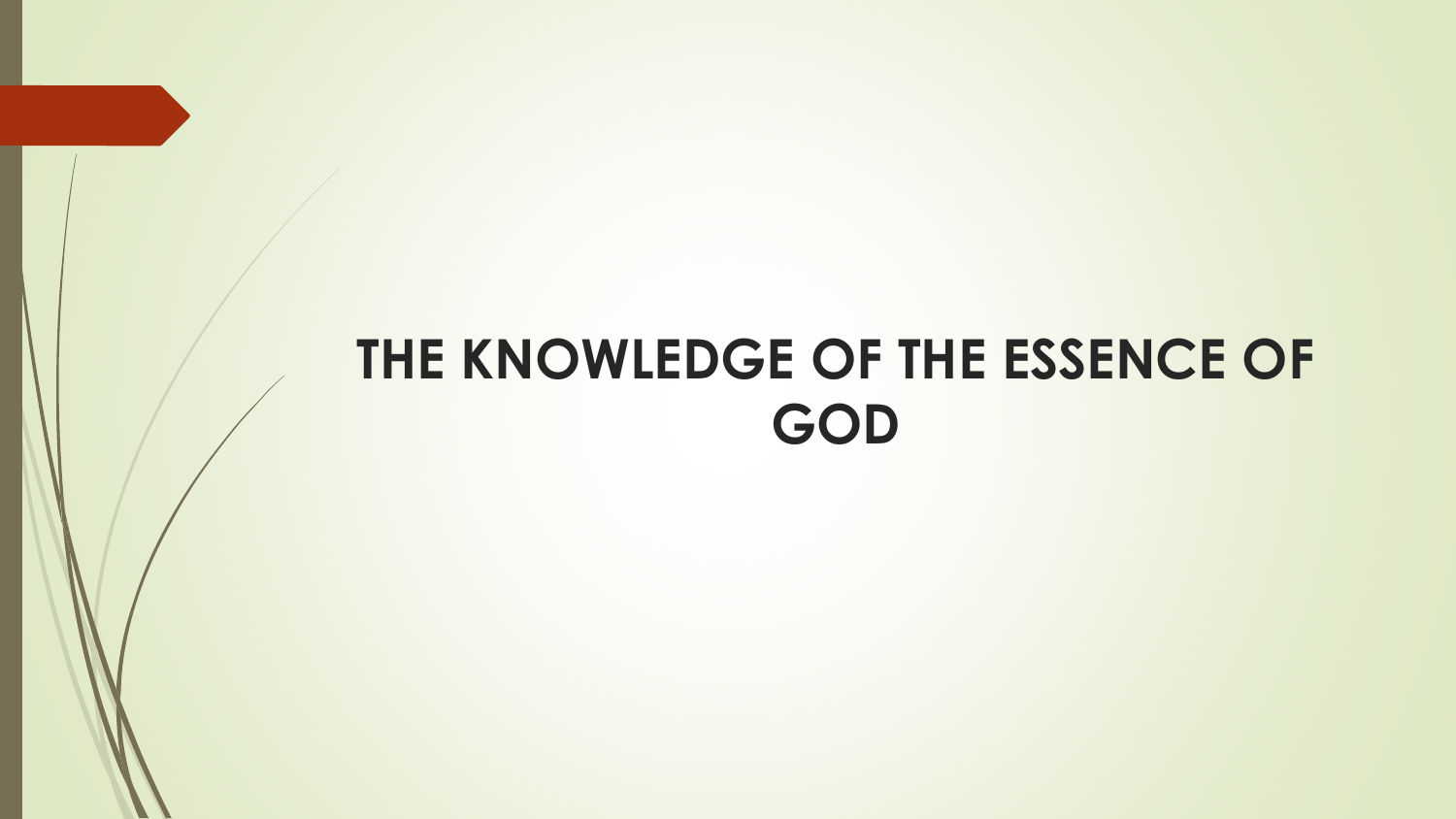### **GOD'S TRANSCENDENCE AND HUMAN KNOWLEDGE**

- Something is comprehensible if it can be completely understood by the intelligence. But this isn't the same as knowability. Something is unknowable when it is radically out of the reach of knowledge. But, with respect to God, we can at least know that he is first cause etc.
- From fourth way have seen that "that which is by participation is caused by that which is by essence". Esse (the act of being) is received from an extrinsic cause that has esse (the act of being) by essence (nature). So, from anything limited (which includes all things that we know) we immediately infer that it is caused and caused by a principle that transcends it.
- Once we have established God's existence as Uncaused Cause, and since there ought to be a similarity between the nature of the effect and the nature of the cause, we can know something about the essence of God, although only in a limited and relative way.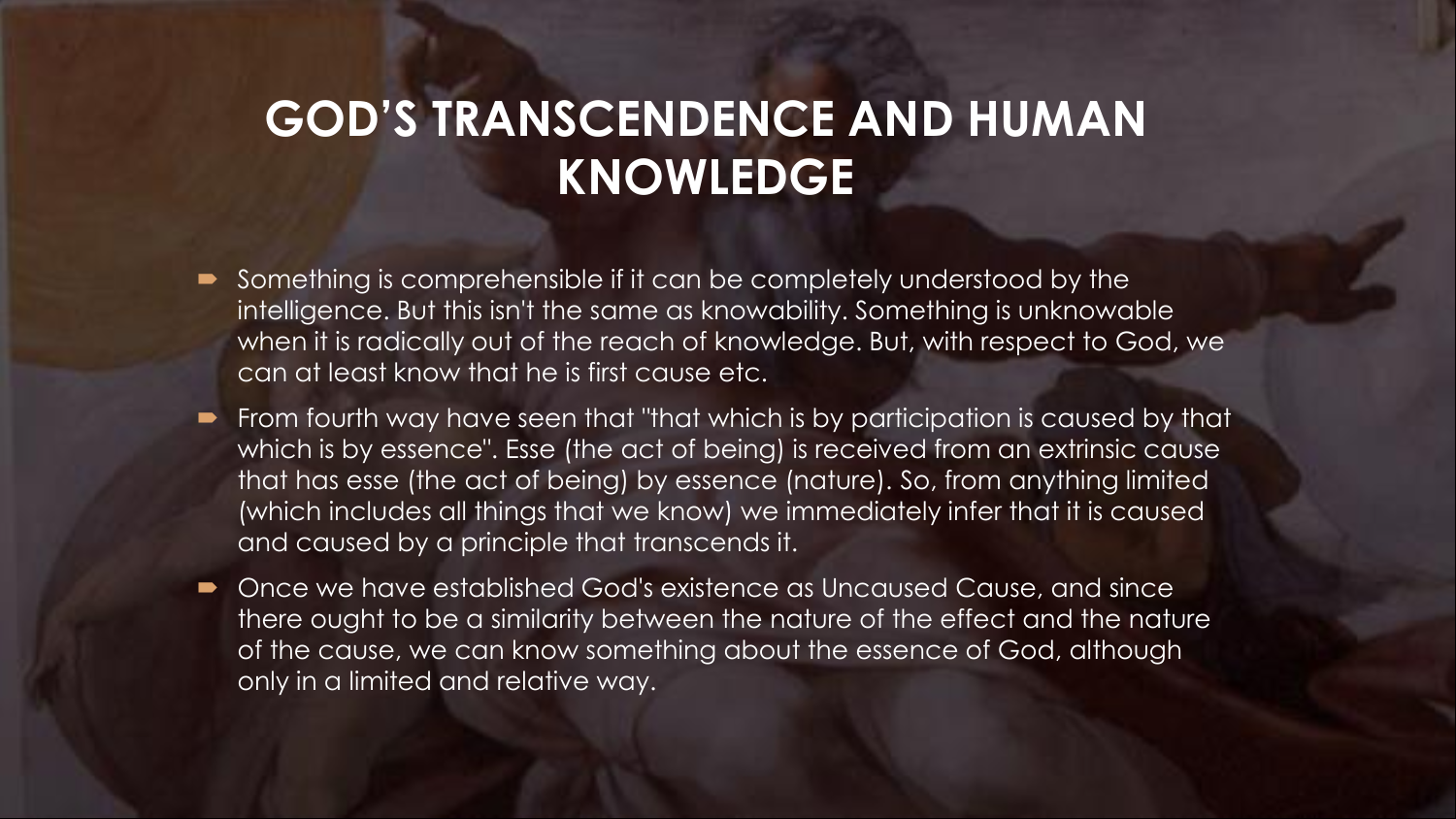### **ANALOGY**

■ We have an analogous type of knowledge of God.

#### **Different types of propositions**:

 > **univocal** — which applies the same term in the same way to different subjects. e.g.. "animal" is applied in the same way to a cow, a dog etc.

 > **equivocal** — which applies the same term to different subjects in completely different ways. "We must all hang together or assuredly we will all hang separately." (Ben Franklin)

**• > analogy** — a name that is common to various subjects, that are partly different and partly the same. The knowledge that we have about God is analogic because there is an analogy between creatures and God: a likeness and at the same time an unlikeness.

**LIKENESS:** since God is the first cause of all beings, and since being is the first and direct metaphysical effect of divine creative action, then all things are like God. But this likeness is partial, received and participated.

**DIMERTESS:** because of the infinite metaphysical difference between God and creatures, because participation means composition, partiality and finiteness.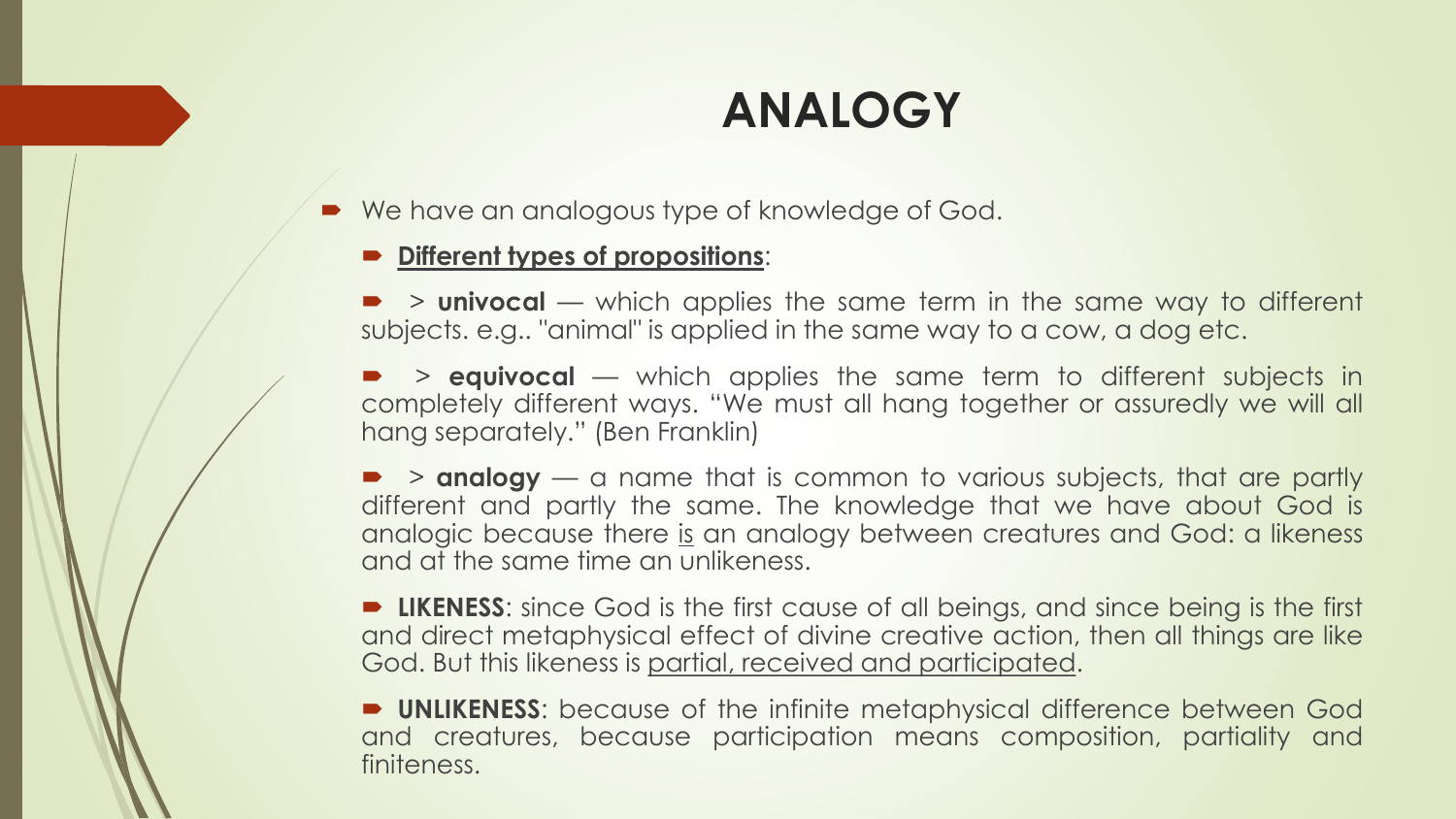### **THE TRIPLE WAY OF THE KNOWLEDGE OF GOD**

 (i) **Affirmation** (or causality) — God is affirmed as the perfection of creatures. A perfection that we see in creatures we affirm about God as Cause. e.g., God is wise.

 (ii) **Negation** — God is denied the limited way that perfections are found in creatures.

 (iii) **Eminence** — affirmation of a perfection in God as infinite and eminent — in a subsistent and infinite way, proper of God.

 The three ways ought to be considered when going into knowledge of God.

 $\blacksquare$  To understand God, we form concepts that are proportional to the perfections that proceed from God to creatures. Since we don't know God's essence directly, we must start from the effects that we see. However, we must always be aware that perfections are found in creatures in a determined way, which doesn't exist in God — this is where negation comes in. At the same time, negation in metaphysics of being always presupposes an affirmation.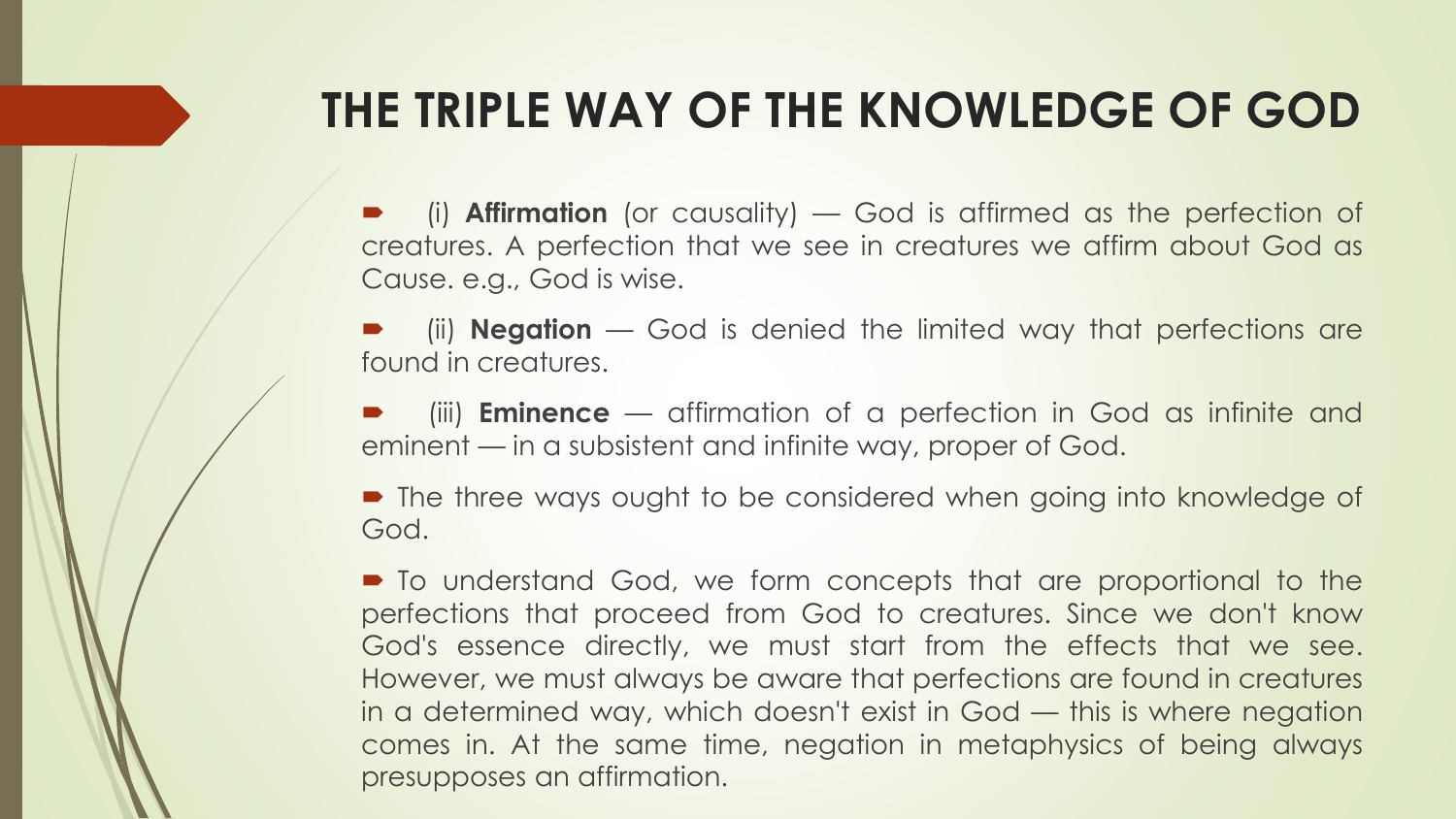# THE DIVINE ATTRIBUTES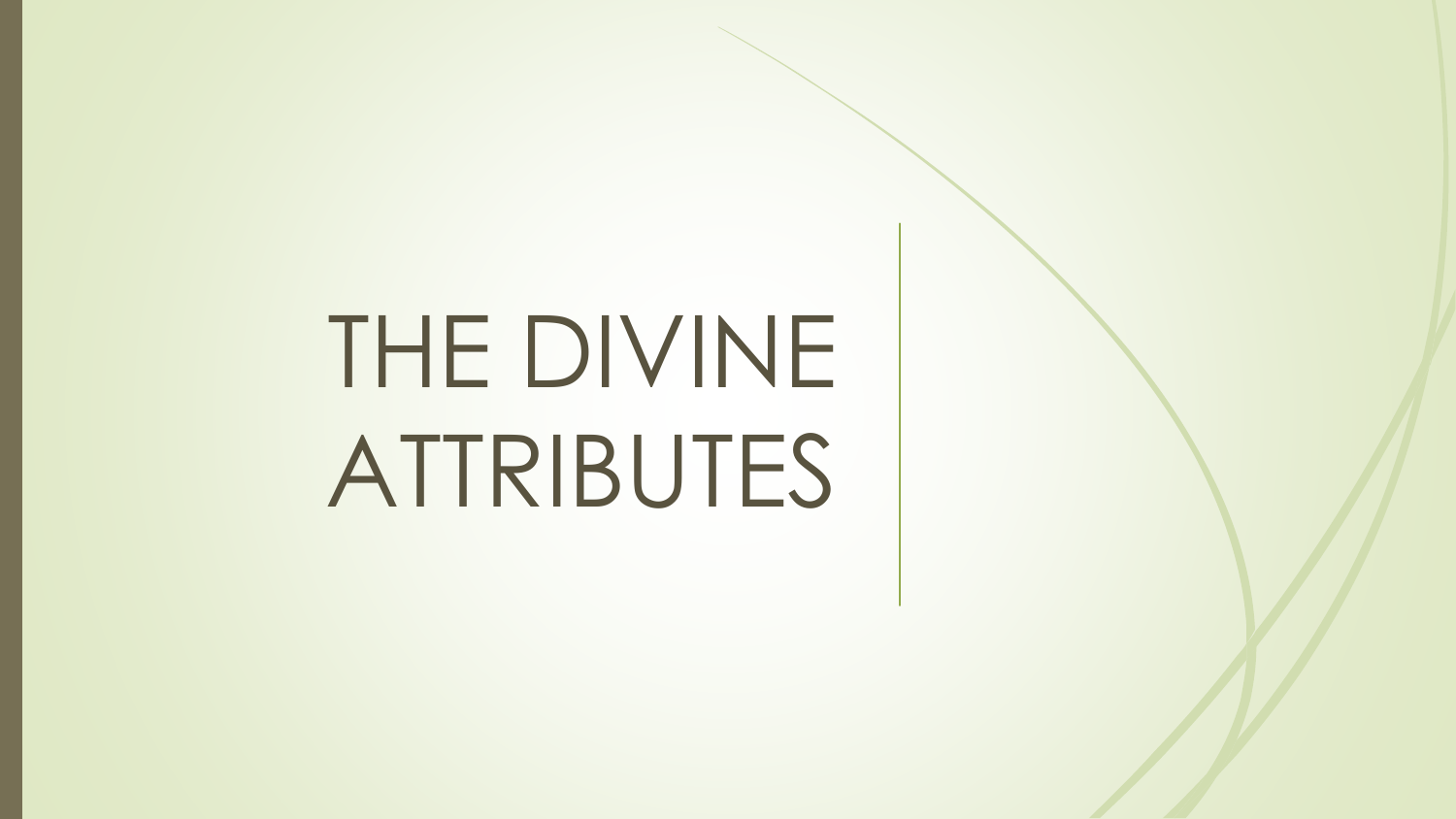### **THE DIVINE NAMES**

- Names that we give creatures signify their essence, which we come to know more or less perfectly. However, the same can't be said of God; because our mind is too limited to grasp God's essence.
- We understand God through the perfections that are found in creatures. These perfections are participated (divided and multiplied). They are participations in esse, which God has by essence (in fullness and without division). And so, to name God (who is simple), we need a multitude of names taken from effects.
- Since they are participation in Being and God is Subsistent Being, these names and effects can be applied to God not only in a negative or causal way (affirmation and negation), but they can also signify the divine substance itself. e.g., God is Good doesn't just mean "God is the cause of the goodness in things", but that God in Himself is Good, is Goodness itself, and therefore can make other things good.

**•** Through analogy we come upon a plurality of divine attributes. Their plurality is founded on the imperfection of our human knowledge and the fulness of divine Being.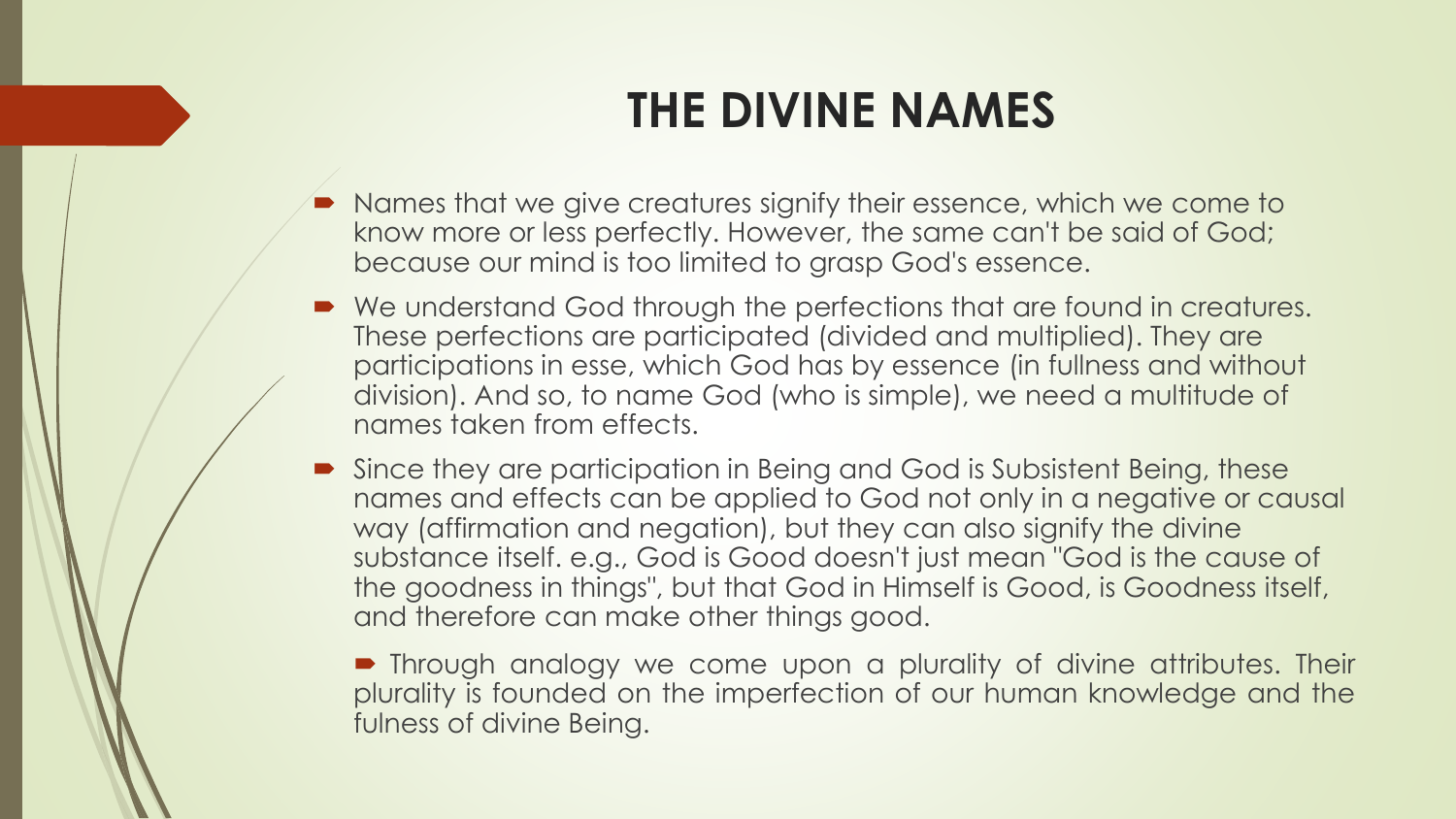### **THE DIVINE NAMES**

#### **Two main groups of attributes**:

 (a) **Entitive**: simplicity, goodness, infinity, immensity, omnipresence, immutability, eternity, unity, transcendence

 (b) **Operative**: omniscience, omnipotence, infallibility

**WHAT NAME DID GOD GIVE TO** MOSES WHEN HE ASKED FOR HIS NAME?

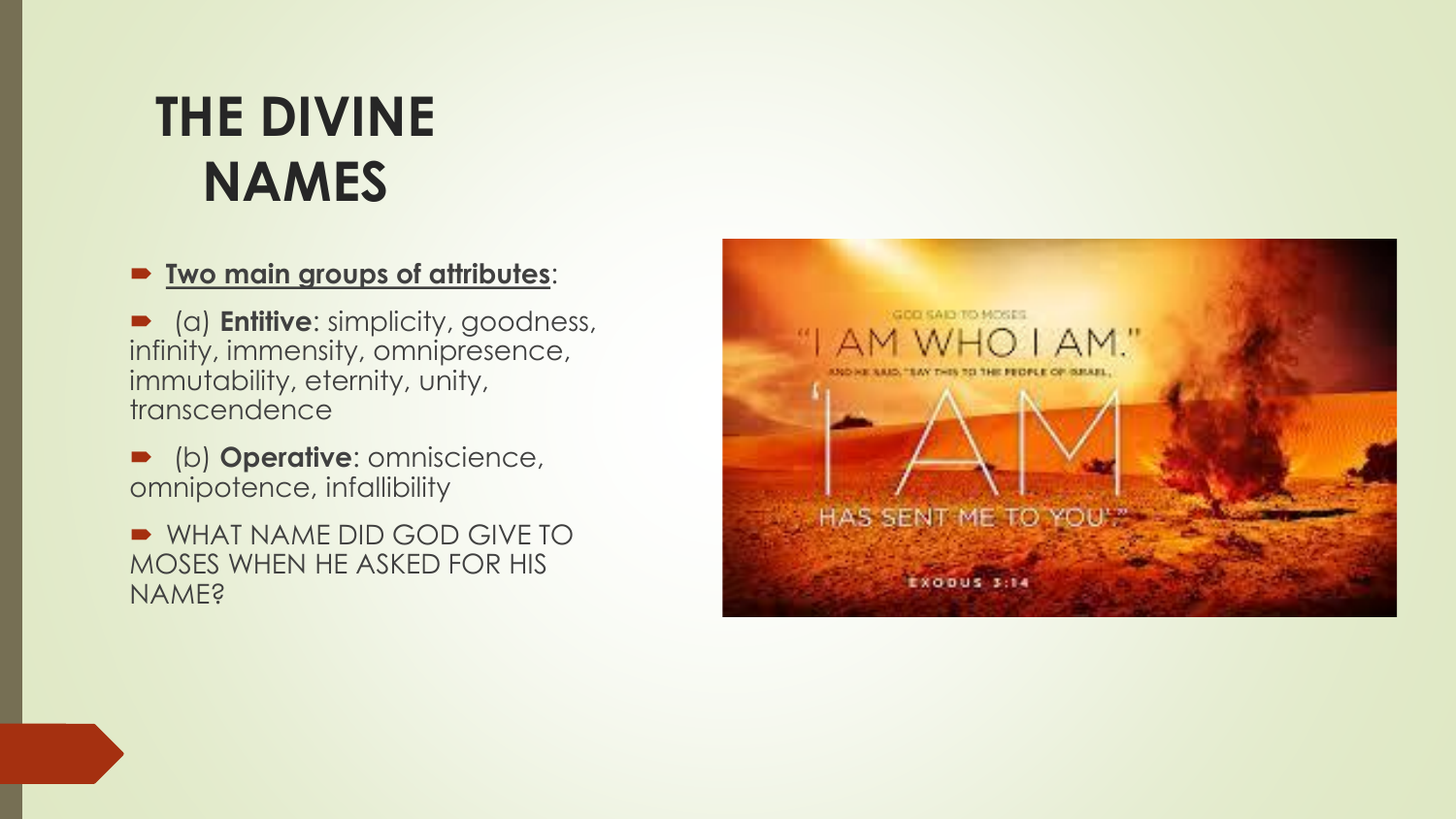### **SIMPLICITY**

- Simplicity means any lack of any composition. It's not the same as unity which means a lack of division (which could be a unity of composition).
- **Quantitative composition:** quantity is a property of bodies. But God has no composition of quantitative parts because He has no body.
- *Composition of matter and form*: enough to say that God is not corporeal, because all bodies have the composition matter and form. Besides, matter is pure potency and God is Pure Act.
- *Composition of substance and accidents*: God can't have anything accidental, because He would be in some way in potency with respect to those accidents. Everything that God is, He is substantially.
- **Composition of essence and being**: This is what gives the ultimate reason for God being Simple. Without this division, the other divisions wouldn't make any sense. The five ways of St Thomas in themselves lead to the conclusion that there is no difference in God between esse and essence. If they weren't the same, then divine essence would be in potency with respect to esse. Since there is no potentiality in God, then essence can't be distinct from esse.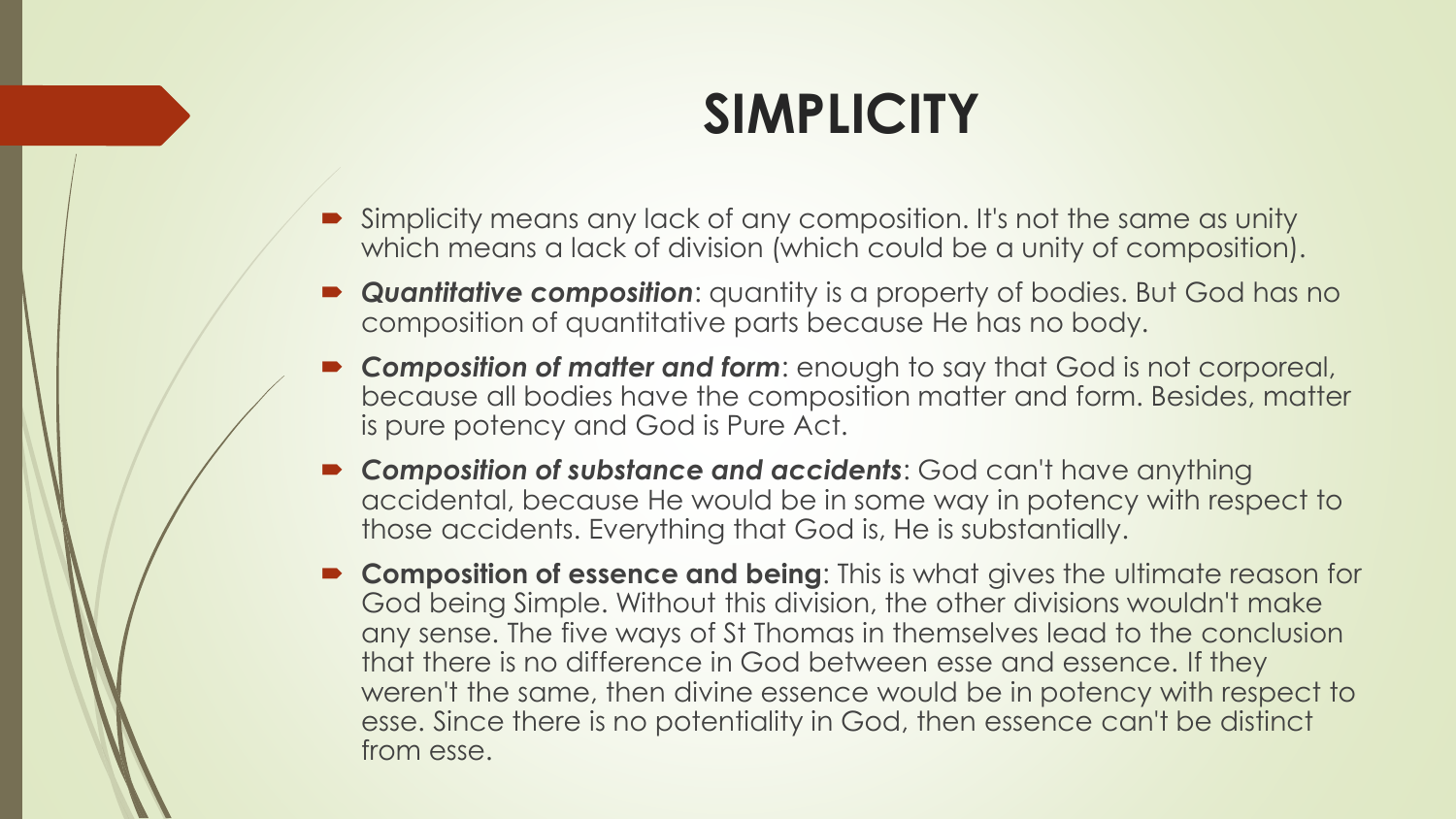### **DIVINE PERFECTION AND GOODNESS**

- Something is perfect if it doesn't lack anything that pertains to it.
- Goodness identifies with perfection when the thing is ordered according to its nature.
- Being is the act of acts and therefore perfection of perfections. Something is perfect if there is no deficiency in its actual being. Therefore, Pure Act is completely Perfect.
- Good is being in so far as it is desirable (in the same way that truth is being in so far as it is intelligible). It is evident that anything is desirable to the extent that it is perfect, since all things desire perfection (STh I,5,1,c). This is because the perfection of things is capable of being esteemed by the power which some creatures have, not only of being aware of being (intelligibility) but also of desiring or wanting it (desirability).
- Note: this capacity to arouse love or their intrinsic value depends on a thing's act of being and not on human desire. Goodness is not the desire awakened in us, but the perfection which gives rise to it.
- God is subsistent Goodness because He is subsistent Esse.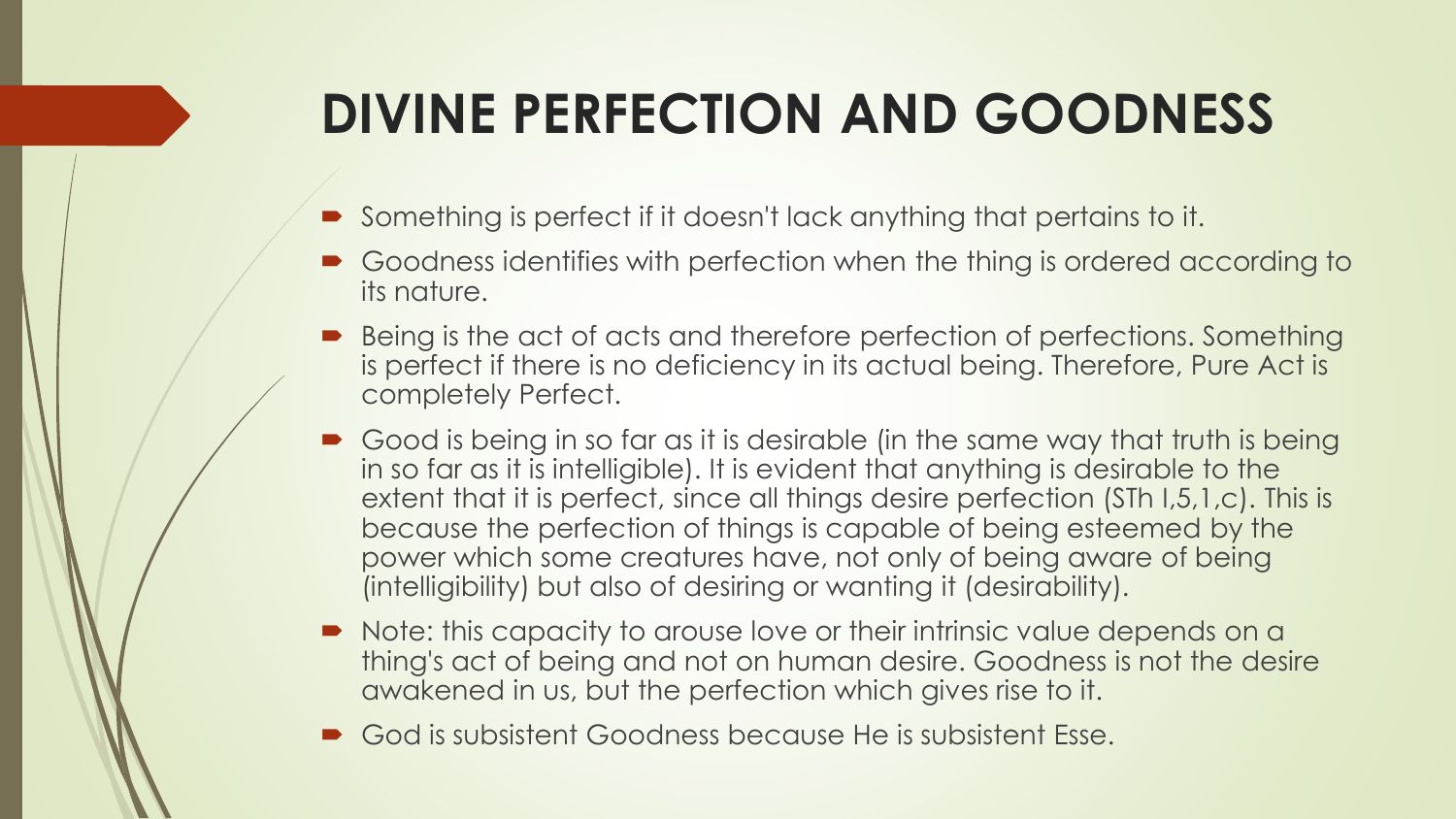#### **INFINITY, IMMENSITY AND OMNIPRESENCE**

- The concept of **infinity** is the product of reflection and not experience. It means a lack of limits (here talking about real infinity and not the mathematical concept which can be conceived without end). Pure act does not admit any limits, potentiality, it can't receive anything and nor be initiated by anything. God has no matter, and his being doesn't inhere in any form or nature, since it is his own being. Therefore, God is infinite.
- God's **immensity**: expressed that capacity that God possesses of being in all places without being restricted to them. God has no extension; He is completely simple. And because of his infinity in being and acting, He can be in all things that are and that can be, while at the same time transcending them.
- God's **omnipresence**: refers to God's effective presence in all that is. God is present not as one contained in space, but as the Cause of all things: all God is in all parts and in all things "per essentiam (through participation in being, as causa essendi), per potentiam (all is under His power, all act because of his power) and per presentiam (in so far as He immediately orders and disposes all and all things are before His gaze)" in the most intimate way.

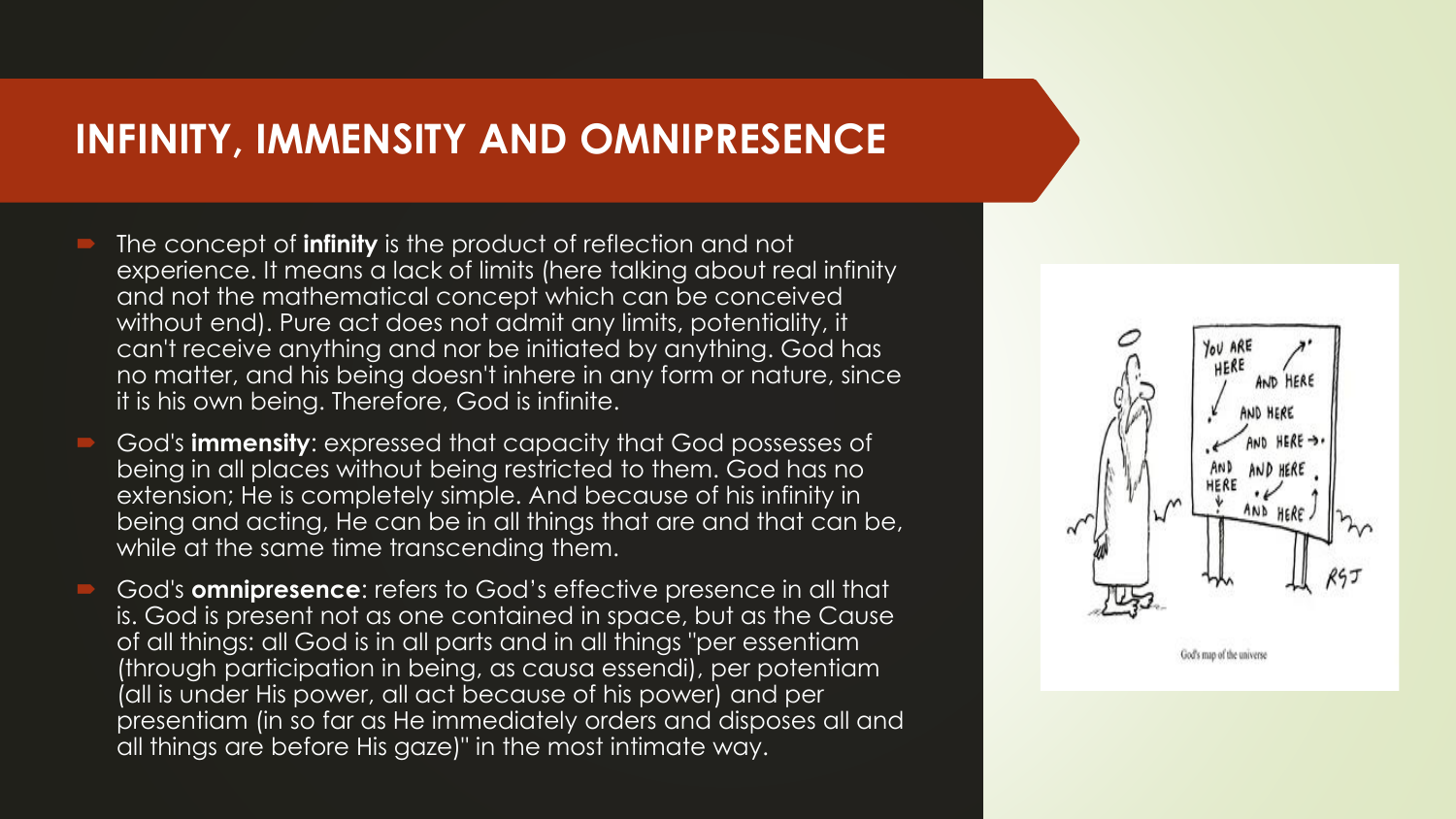

### **IMMUTABILITY AND ETERNITY**

- All movement or change presupposes passive potency in some way. Since God is Pure Act, He is absolutely *immutable.* 
	- God's **immutability** isn't the absence of activity, but the fullness of action.
- **Eternity**: can be understood starting from the concept of time: the numbering of movement according to a before and an after. Time can only measure that which has beginning and end and is therefore linked to movement.
- $\blacktriangleright$  Eternity is the measure of what is immutable, lacking succession, without beginning or end.
- **If means the perfect self-possession of Being. Boethius** defines eternity as perfect, total and simultaneous possession of unending life. In God all is simultaneous, an eternal present. The fullness of life is a pure present, the absolute actual.
- God is not only eternal but eternity itself. "Nothing else is its duration, because nothing else is its being. God is His being uniformly; and so, just as He is his essence, He is his eternity" STh I,q10,a2. Being eternal is only proper of God.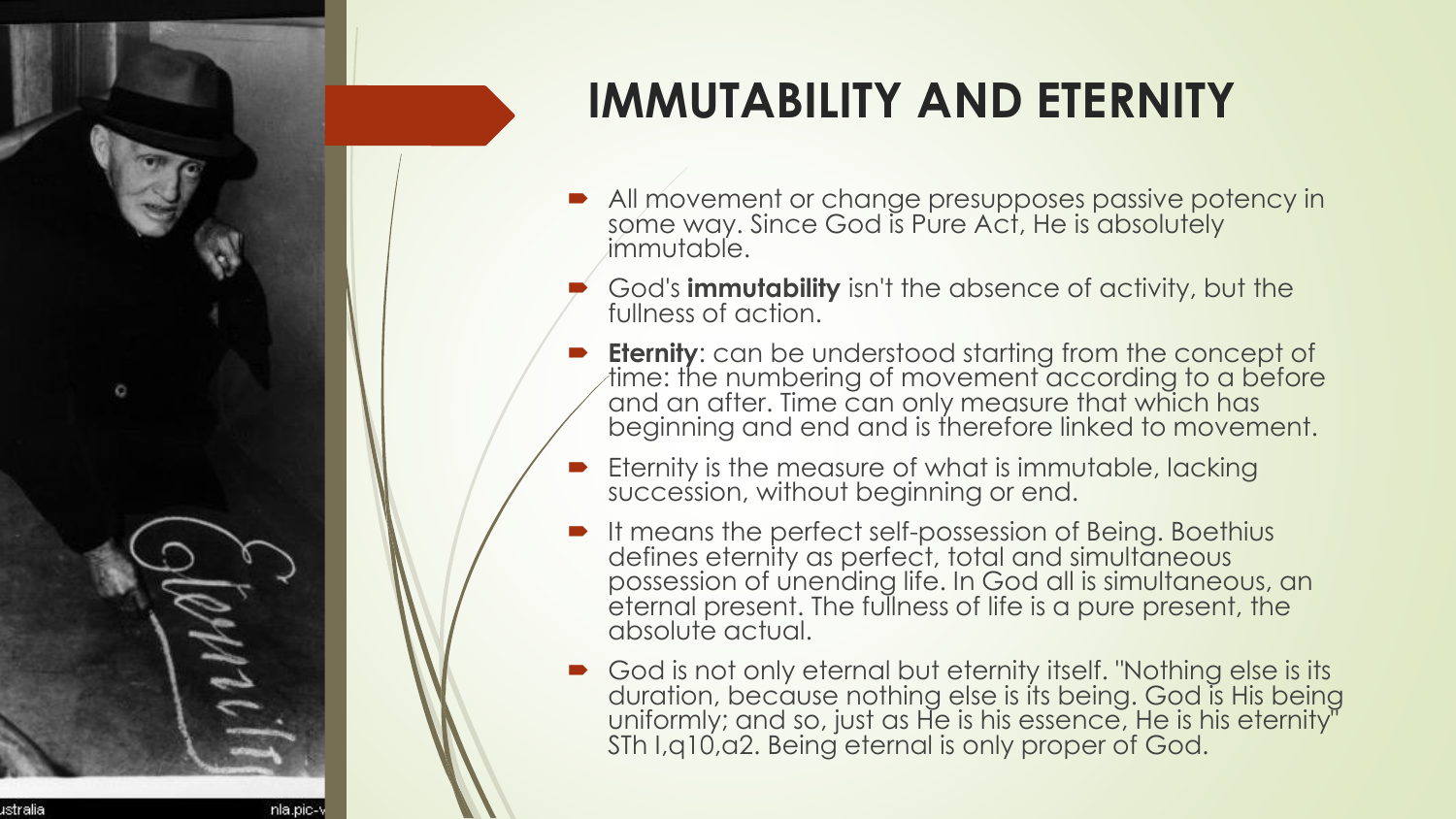### **UNITY AND UNIQUENESS**

- **Unity** adds to being, the notion of non-division. Being and one are the same. Unity is a transcendental property. Every being is one because of its act of being. STh I,11,1.
- There can be simple unity and composite unity. God is simple unity because he is indivisible in act and in potency. What in God is simple and identical, in creatures is composite and multiple. Participation means entering into a composition with potency and so composition is a radical condition of the creature. All at least have the composition essence-esse.

#### God is **unique**:

> because of his total simplicity. What makes something singular is precisely what can't be communicated to others. What makes God God, is what makes Him this God. STh I,11,3

> God has all perfection of esse. If there were several gods, then one would have something that the other didn't have, and therefore there wouldn't be a perfect one, and therefore not God.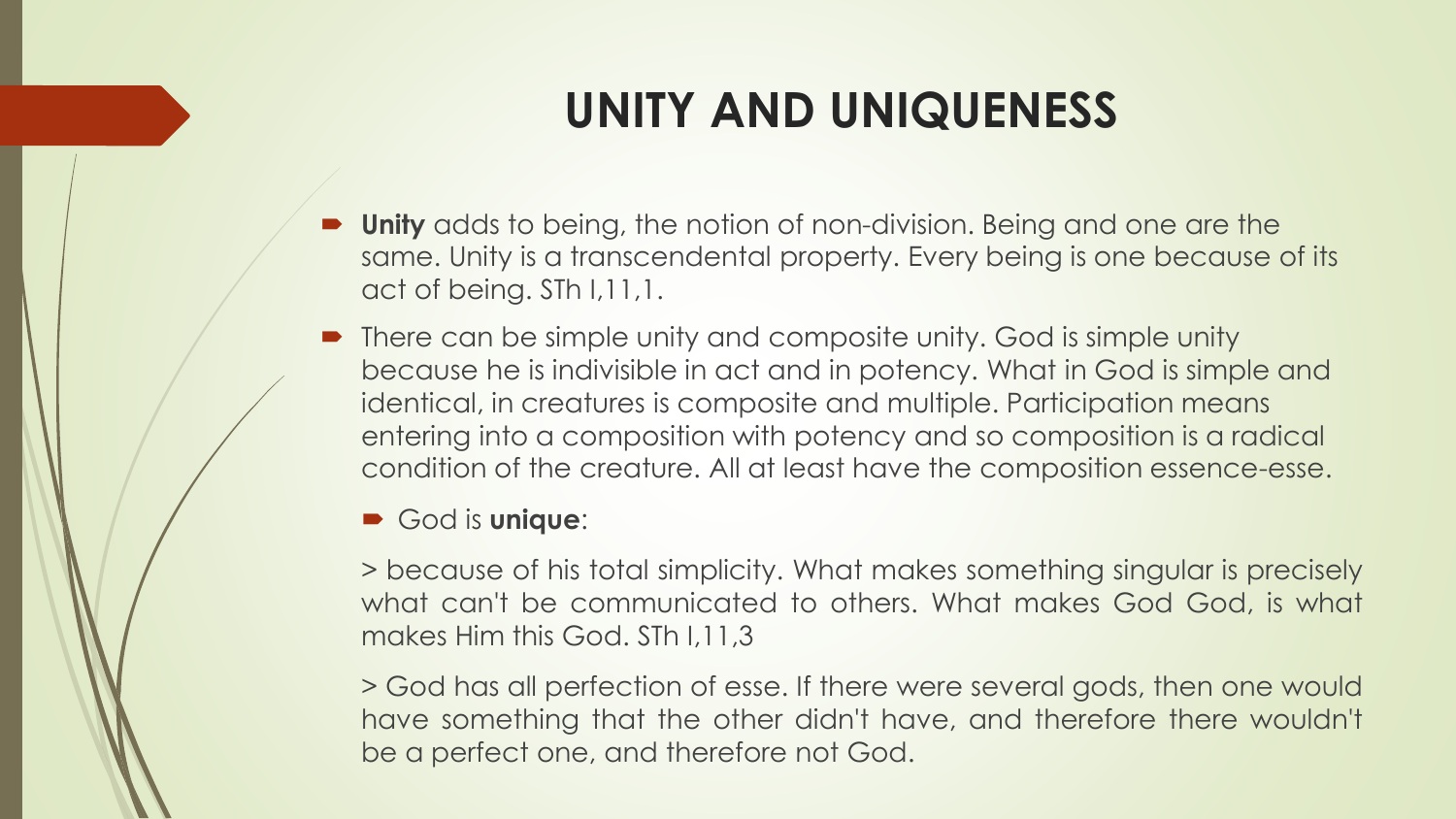

### **DIVINE BEING AND BEAUTY**

- Beauty is founded on the same thing as goodness. However, beauty refers to the cognoscitive faculty, something is beautiful in so far as its contemplation is pleasing. On the other hand, beauty is founded on being, but through form.
- God has all perfections in maximum unity, being identified with his essence (which is being). Therefore, God is supreme beauty and harmony. As supreme goodness and beauty, happiness in a spiritual creature consists in knowing and loving Him — all perfection, without being mixed with potentiality.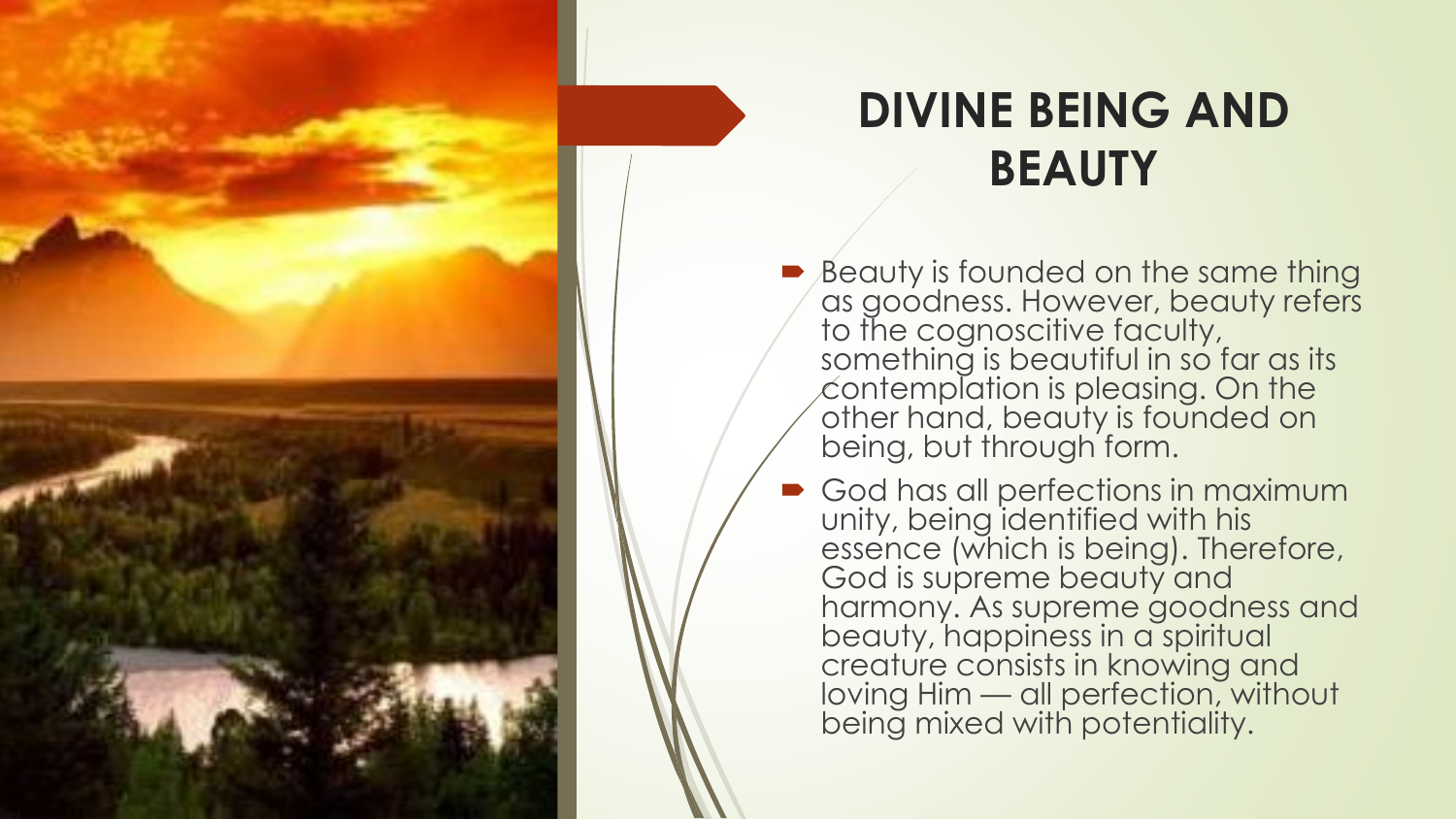## THE DIVINE OPERATION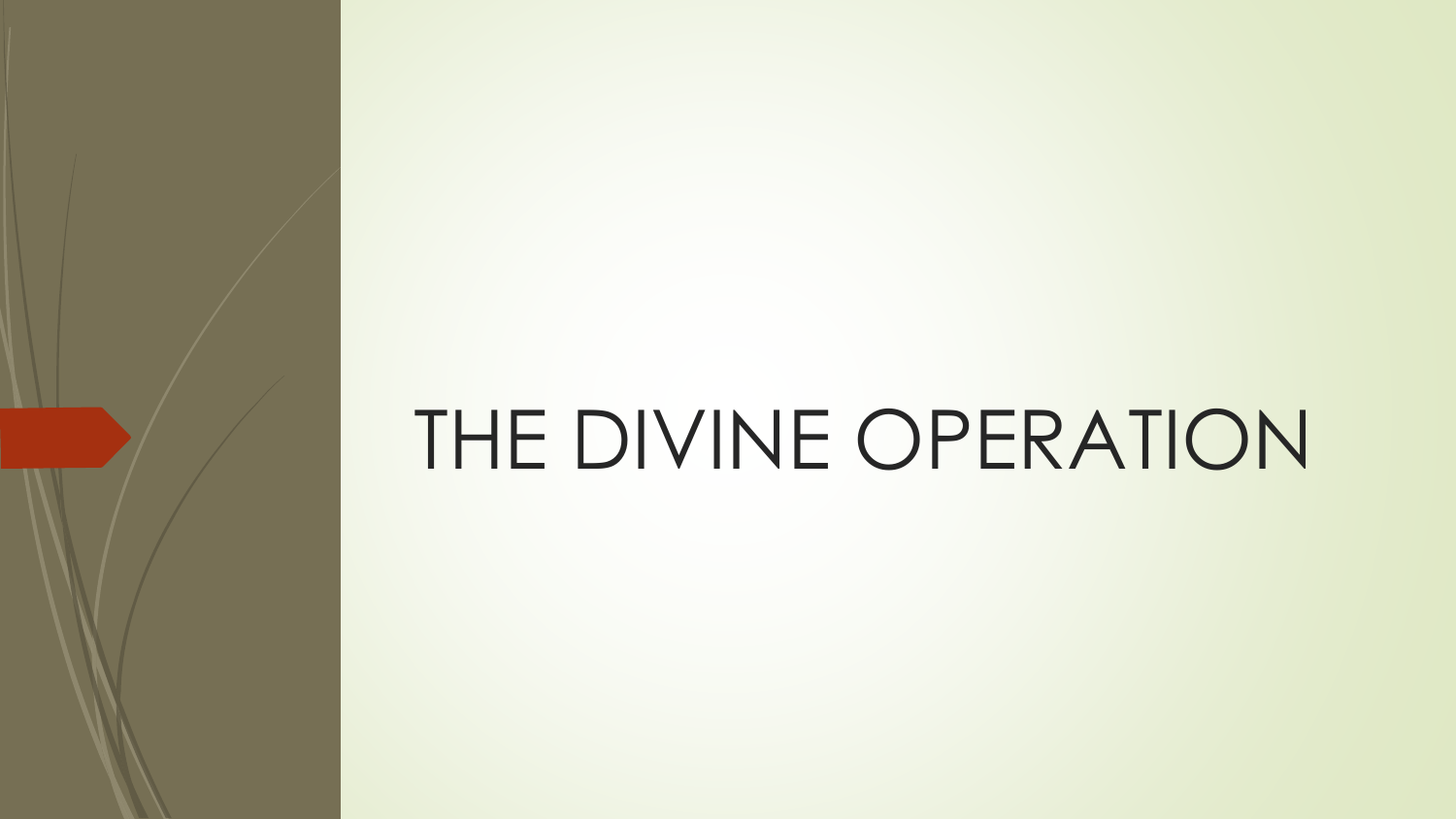### **THE PERSONAL/SPIRITUAL BEING OF GOD**

- A person is a complete substance. Hence, when we say that God is a person we mean that he is a complete and perfect substance.
- *A person is an individual substance*. The term individual as used of God does not suggest that he is one among many gods, but means that according to his essence and nature he is one or unique.
- *Rational essence or nature subsists in as much as it has personality*. There is, however, nothing in the concept of nature, essence, or person that would contradict, or make it impossible to think of one essence or nature subsisting in a plurality of persons.
- **A person is autonomous substance**, that is, operating by its own law. Not every substance is autonomous. For example a man's hand has substantiality but not subsistence and is, consequently, not a subsistent. Every complete individual substance *has subsistence*. God *is* a perfect, complete, individual substance, and is therefore a subsistent substance, and an autonomous substance.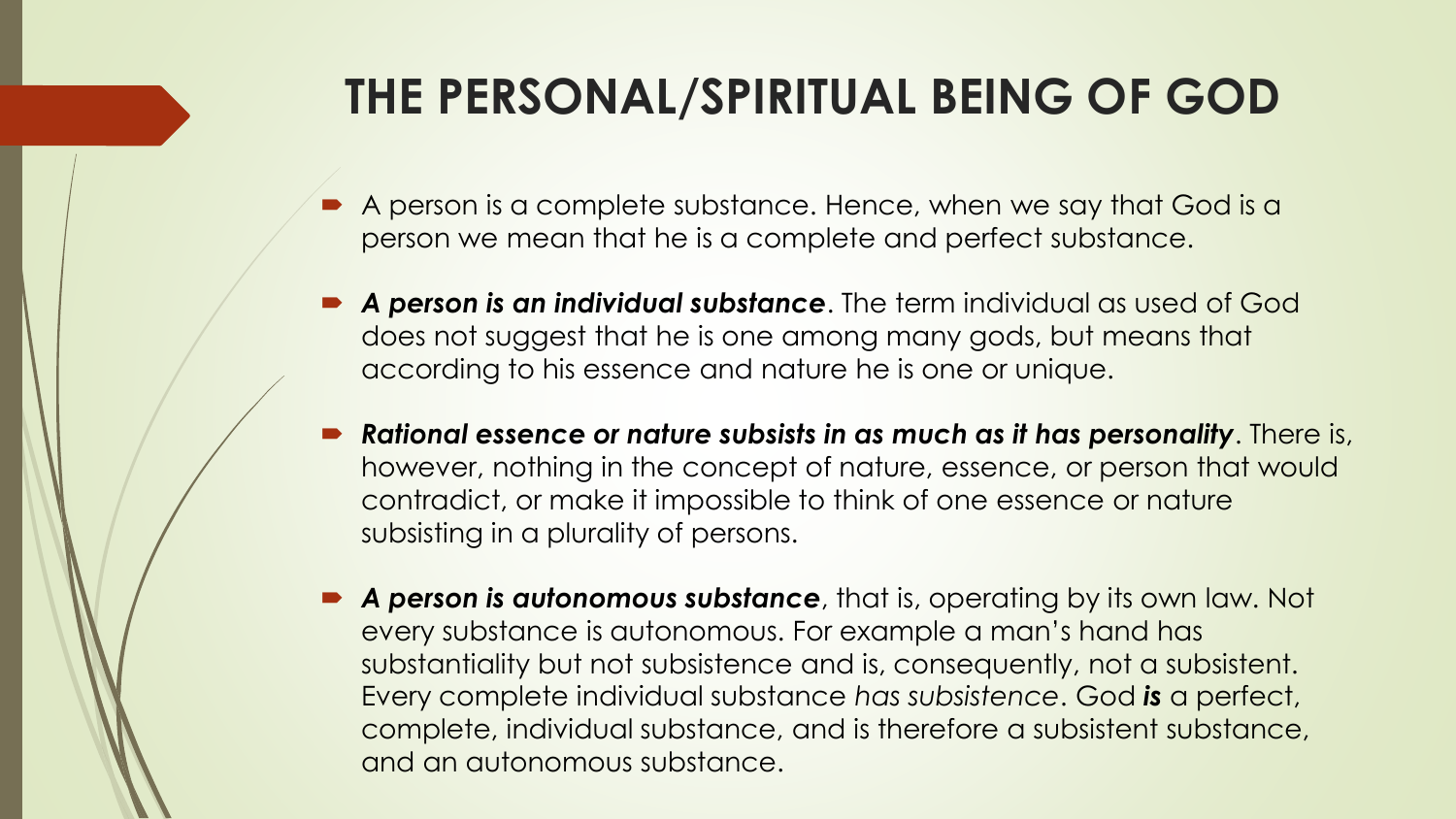### **THE PERSONAL/SPIRITUAL BEING OF GOD**

- *A person is substance of the rational order*, that is, it is endowed with intellect and will. That special mode of subsistence which constitutes a substance a being of rational nature is called personality (personhood). Hence, any complete, individual, autonomous substance of rational nature has personality, or is a person.
- Now none of the great Greek philosophers reached the conclusion that God is a person, they simply conceived of him as the First Cause. Secondly, we know from Revelation, and only from Revelation, that in God there are Three Persons. But from reason alone we can only postulate that there is no contradiction in holding that one essence may be common to three persons *after the fact of revelation*. Independently of revelation, reason could at best only conclude that an individual substance of an intellectual nature is a person.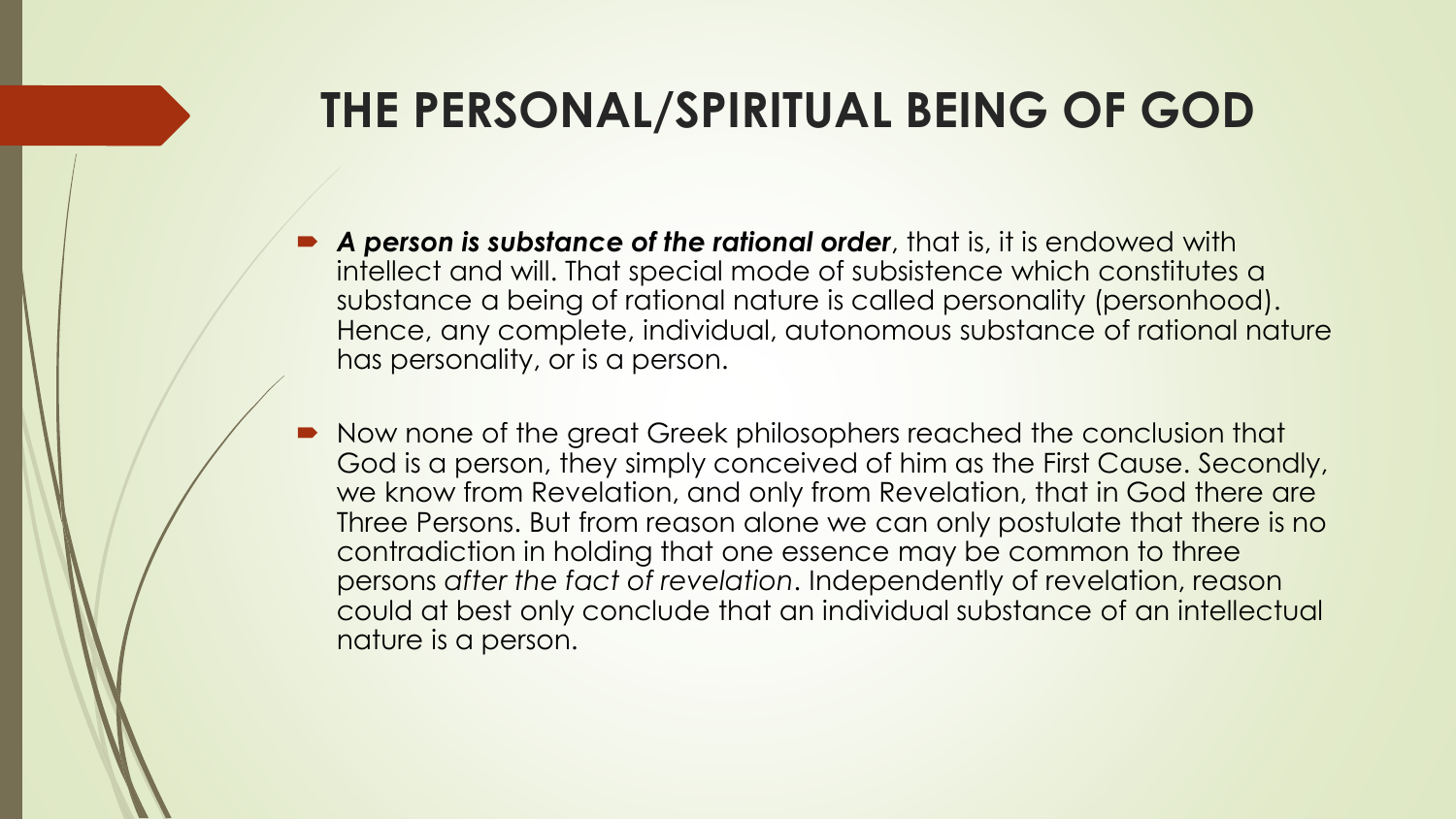### **DIVINE KNOWING**

- **Intelligence is a perfection proper of immateriality (spirit). Knowledge implies** immateriality because it consists of the intentional possession of the form of what is known. The forms of things are known because of their abstraction from matter. If the forms are known because they are immaterial, then a being would be intelligent because it is immaterial.
- Also since intelligence is a perfection, and God is all perfections, then God ought to be intelligent and to an infinite degree. God knows everything .
- Divine intelligence is Absolute, completely detached from any known object. It doesn't need any object outside of itself to know and so the primary object of divine knowledge is Himself.
- In God, because He is Pure Act, His *Esse* is identifiable with his Knowledge.
- Divine knowledge, because it is perfect, doesn't only know itself, but also all things – past, present and future (called the "knowledge vision") and of things that have not nor will not exist (called the "knowledge of simple intelligence").
- Unlike human knowledge, God doesn't know through particular species, He knows them, knowing himself. While human knowledge knows things in themselves, God knows them in himself. While human knowledge is measured by the things, divine knowledge is the measure of things. While it is the things that cause truth in the human intelligence, the divine intelligence is the cause of things.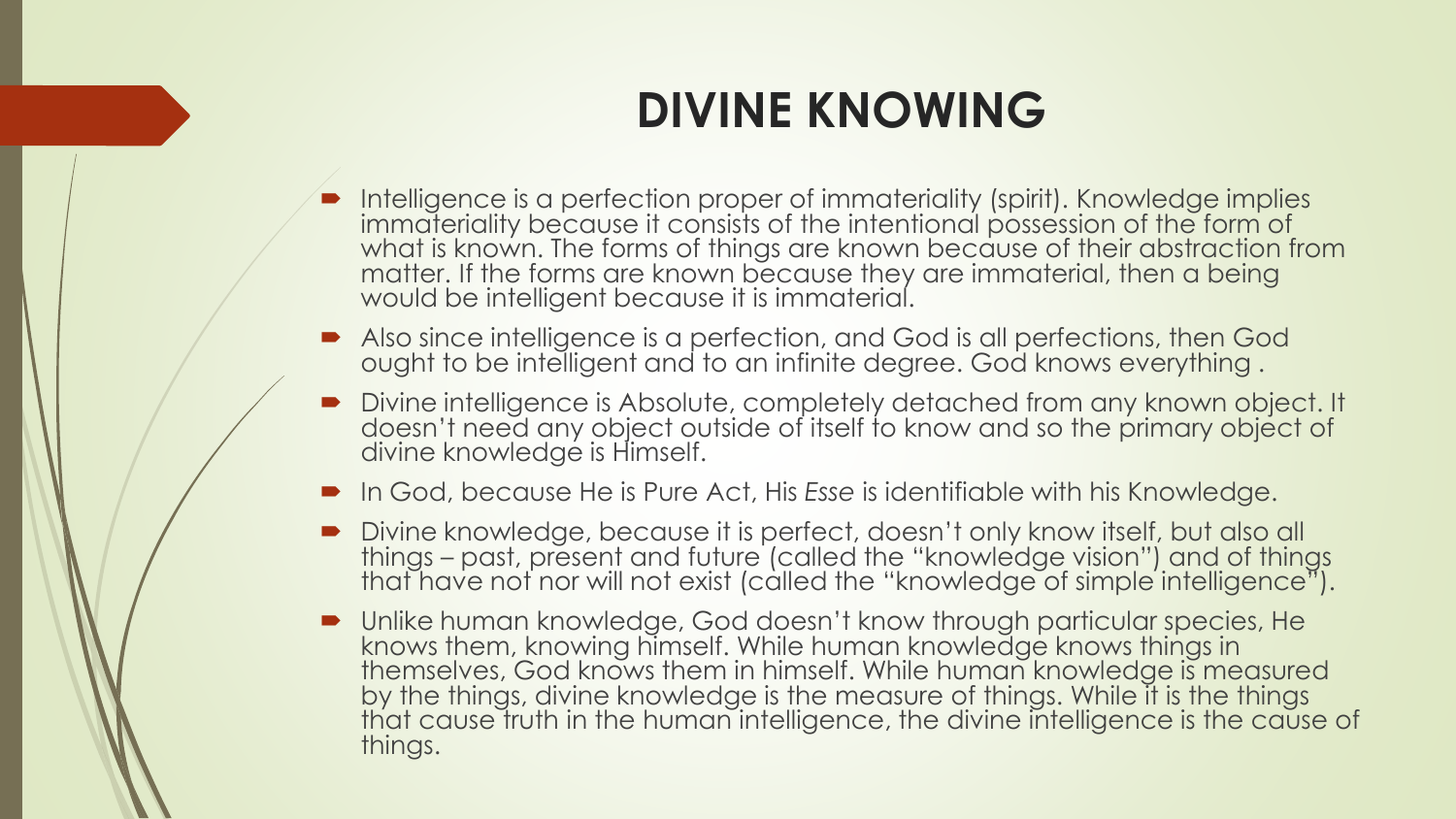### **DIVINE WILLING**

- Every intelligent being has a will, because it is a consequence of knowing. (cf. S.Th.I q.19,a.1 – Since all tend towards their own good and just as all that have senses have appetites, then all intellectual beings have will).
- You could also say that since the will is a perfection, then it must be present in God, who is the cause of being and any perfection. And since love is the first act of the will, then one could say that God is Love.
- Just as God's knowing is his *Esse*, so is his loving. There can't be any potential will in God, everything is actual. His act of loving is the same as his act of being, and the will of God is his proper essence – His Will is His Being.
- Therefore, God's Will is not a tendency towards the good, but the loving possession of the good: God is Love.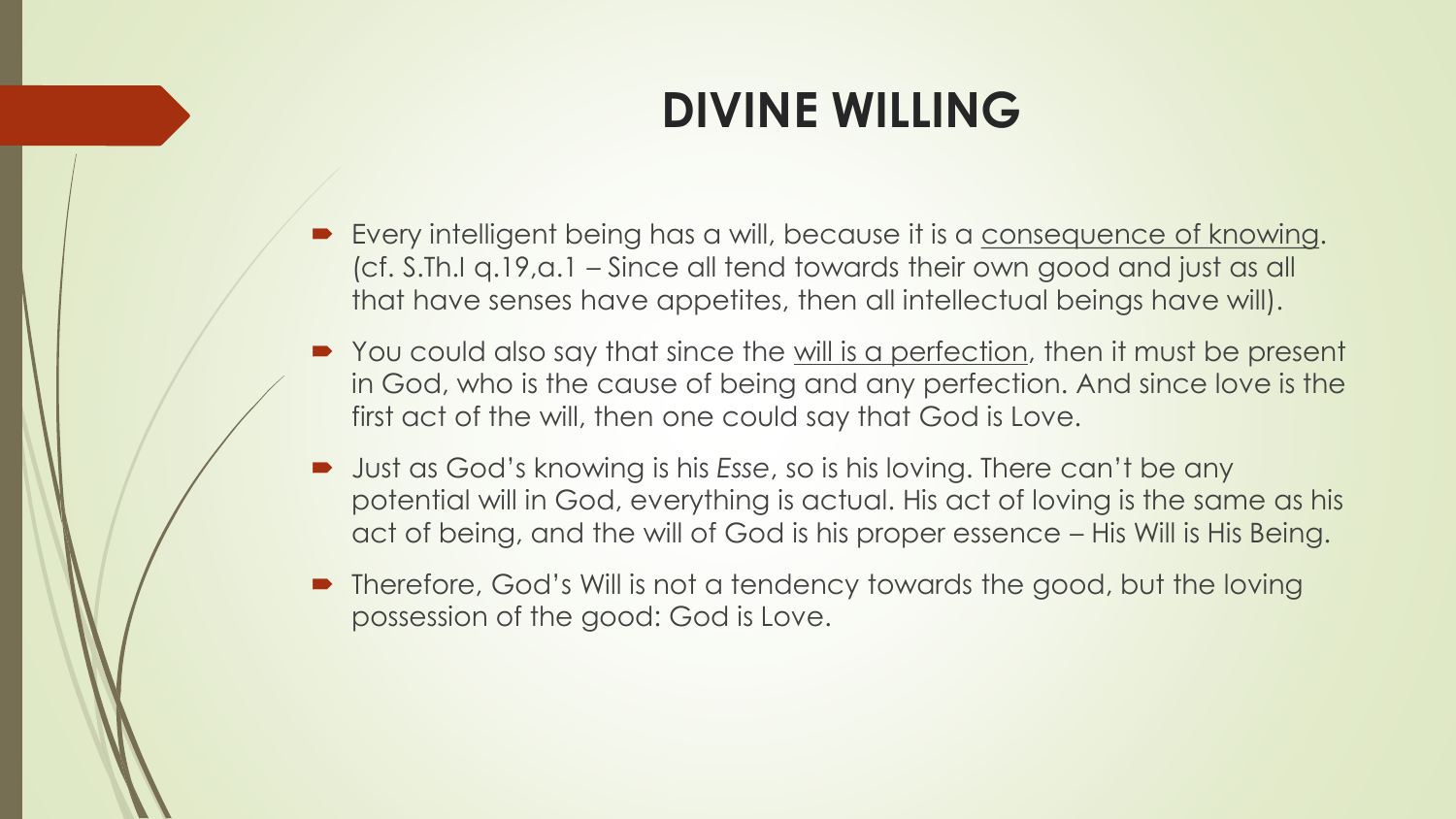### **DIVINE WILLING**

- Object of the Divine Will: is Himself God knows and loves Himself perfectly.
- Loving Himself, God loves all creatures. The Divine Will includes the communication of the good to others in so far as it is possible.
- The multitude of objects loved, doesn't go against divine simplicity love for creatures does not include multiplicity in his Will, which it has only one volitive operation.
- God necessarily loves his goodness since in Him: Being = Loving = Being Loved.
- But He doesn't love what is outside of Himself necessarily. That is, He doesn't love creatures because they are good, but they are good because God loves them. God is the cause of the goodness (of the being) of things.
- God loves creatures freely. The goodness of creatures adds nothing to the Goodness of God. The will isn't necessarily inclined to things that are ordered to an end, if the end can be achieved without them. It's only when these things are necessarily linked to the end (and in so far as this is so) will they be necessarily wanted. But since He wants them, He can't not want them – He wants them with a necessity that is conditioned to his will in creating them.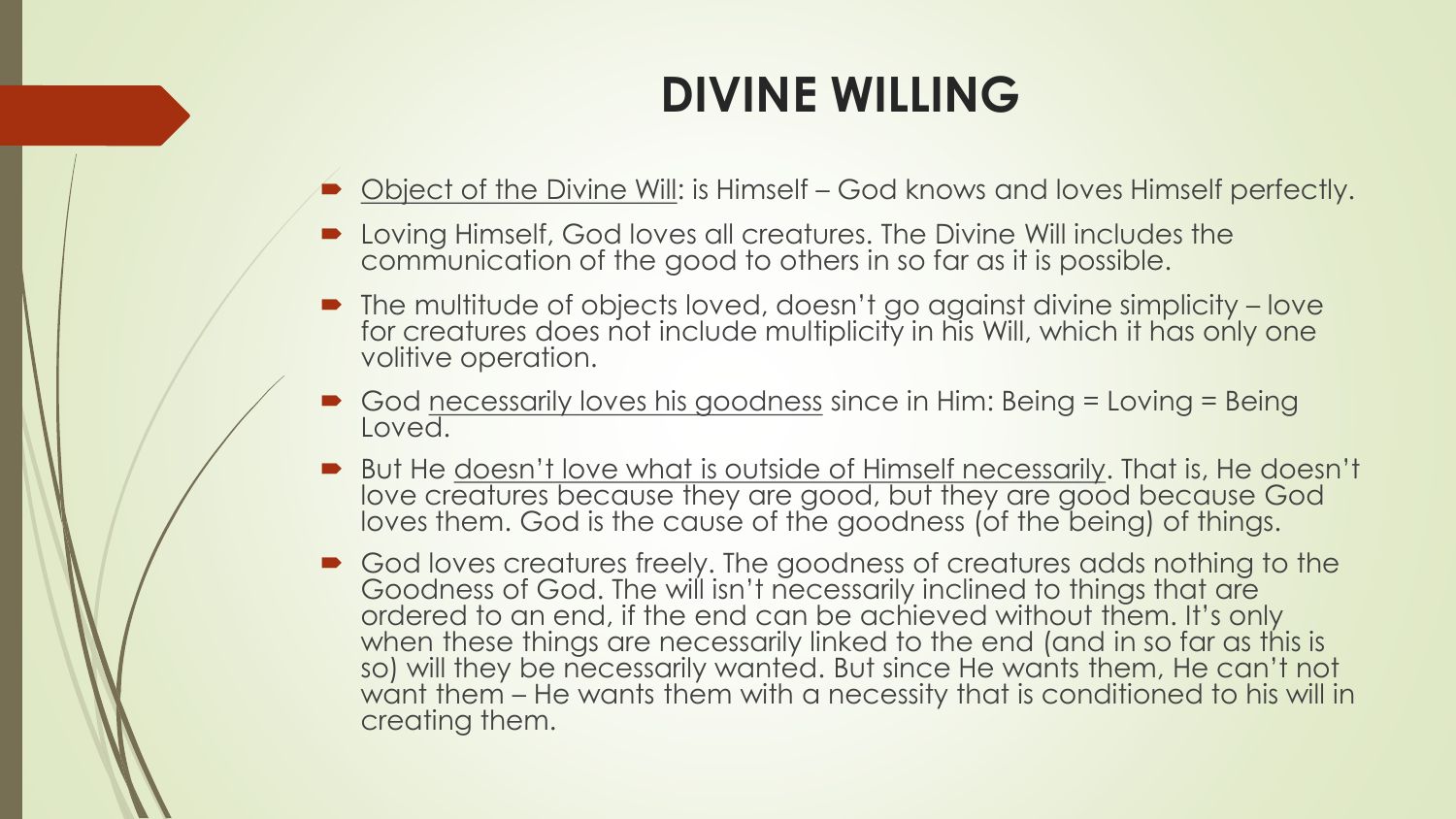### **DIVINE TRANSCENDENCE**

- Transcendence refers to that which is outside of or exceeds another. Immanence is the opposite of transcendence: that which makes something remain in itself, closed within itself.
- God's transcendence with respect to the world is absolute. He is completely and radically detached from things.
- But at the same time God is present in all things. God is present as the agent is present in its immediate effects, at least virtually. Every effect depends on a cause. The causality of a cause brings with it its presence in the effect, in some way. God is the immediate cause of *esse* in every being, and God is identifiable with His action.
- **Transcendence doesn't mean absence, just as immanence isn't** identifiable with "presence". In fact, presence and transcendence are compatible.
- God is ontologically present in all things, but He isn't ontologically immanent to them. He is different from the world, He doesn't form a composition with the world, but transcends the world.